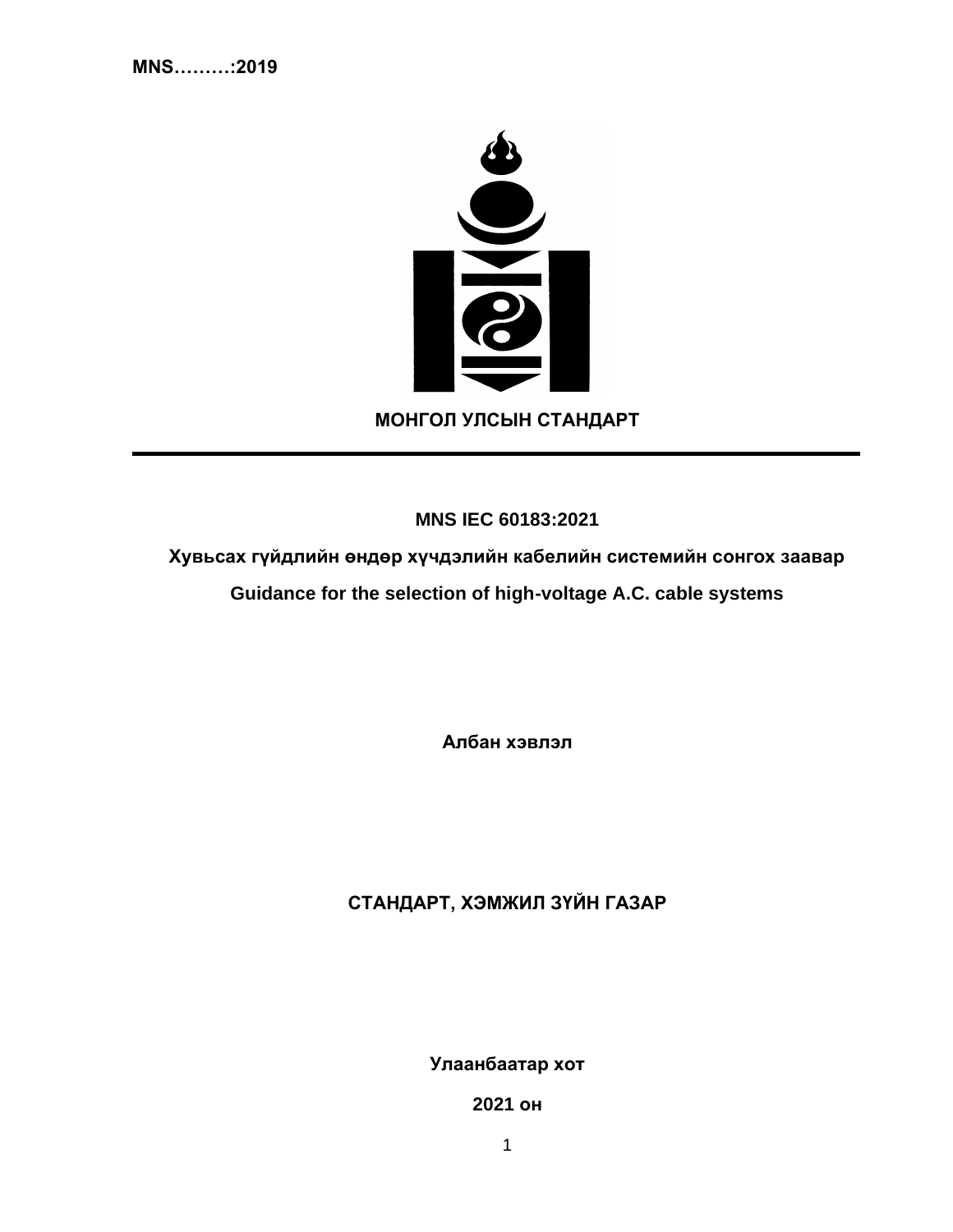|                              | <b>Гарчиг</b>                                                           |        |
|------------------------------|-------------------------------------------------------------------------|--------|
| 1.                           |                                                                         |        |
| 1.                           |                                                                         |        |
| 2.                           | Холбогдох                                                               |        |
|                              |                                                                         |        |
|                              | defined.                                                                |        |
| 3.                           |                                                                         |        |
|                              | 3.1 Кабель, кабелийн дагалдах хэрэгслийн хүчдэл 6                       |        |
|                              |                                                                         |        |
|                              | Фазын хүчдэл. Дамжуулагч ба кабелийн экран, хуягны хоорондох үйлдвэрийн |        |
|                              |                                                                         |        |
|                              |                                                                         |        |
|                              |                                                                         |        |
|                              |                                                                         |        |
|                              | 3.2 Кабель, дагалдах хэрэгсэл бүхий системд хамаарах хүчдэл8            |        |
|                              |                                                                         |        |
|                              |                                                                         |        |
|                              |                                                                         |        |
| 4.                           |                                                                         |        |
|                              | 4.1 Ерөнхий зүйл                                                        | 9      |
|                              |                                                                         |        |
|                              |                                                                         |        |
|                              |                                                                         |        |
|                              |                                                                         |        |
|                              |                                                                         |        |
|                              |                                                                         |        |
| 5.                           |                                                                         |        |
|                              | 5.1 Оршил                                                               | 13     |
|                              | 5.2 Системийн категор                                                   | 13     |
|                              | 5.3 $U_m$ – г сонгох                                                    | 14     |
|                              | 5.4 $U_p$ –г сонгох                                                     | 14     |
| 6.                           | Дамжуулагчийн хэмжээсийг сонгох                                         | 12     |
| 7.                           | Дагалдах хэрэгсэл                                                       | 12     |
|                              | 7.1 Ерөнхий зүйл                                                        | 15     |
|                              | 7.2 Төгсгөлийн холбогч                                                  | 16     |
|                              |                                                                         |        |
|                              |                                                                         |        |
|                              | 7.3 Дундын холбогч                                                      | 17     |
| 8.                           | Орчин тойрны нөлөөлөл                                                   | 17     |
|                              | Хавсралт А                                                              | 21     |
|                              | Стандартын түүх                                                         | Error! |
| <b>Bookmark not defined.</b> |                                                                         |        |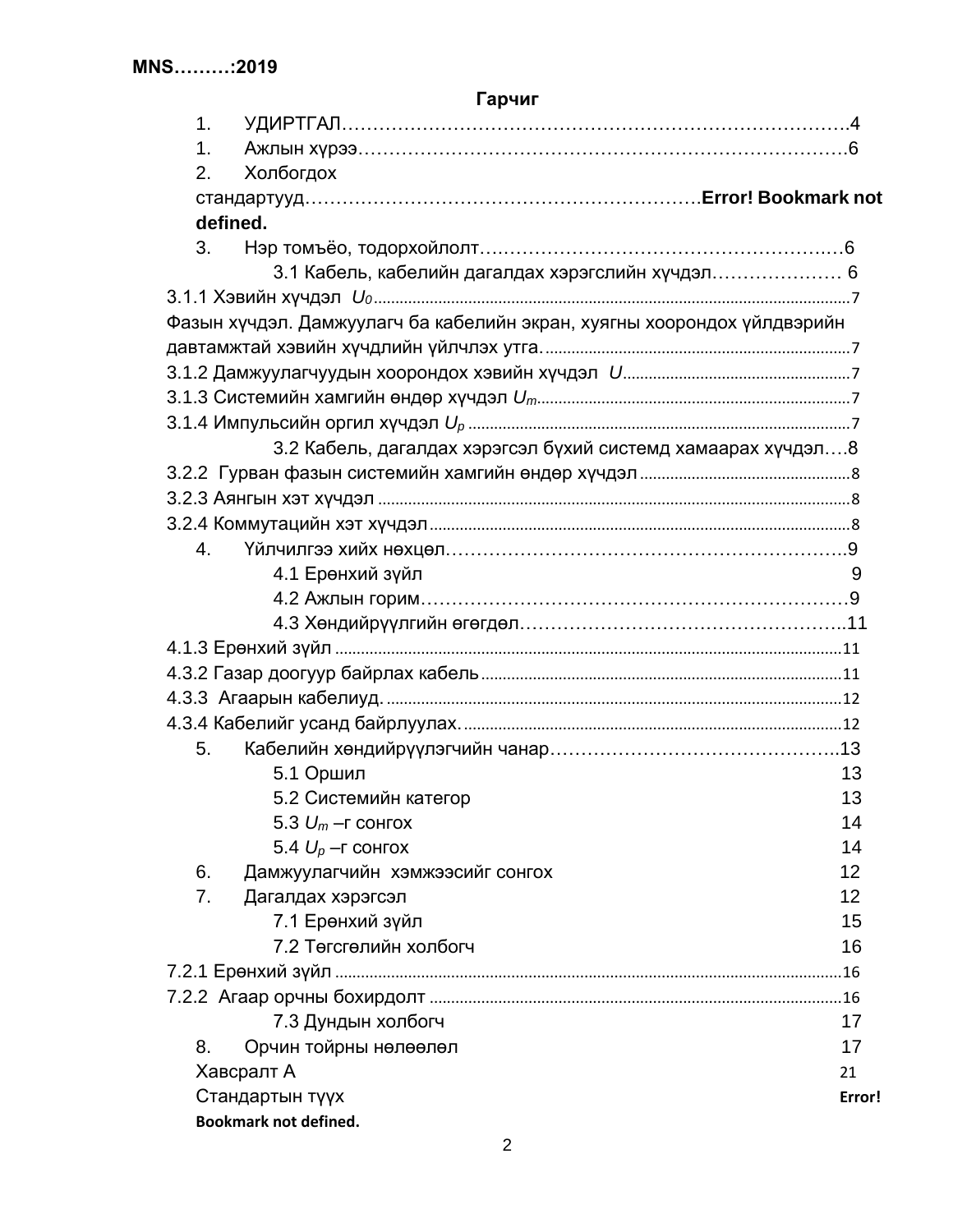|                | <b>CONTENTS</b> |                                                                           |  |
|----------------|-----------------|---------------------------------------------------------------------------|--|
|                |                 |                                                                           |  |
| 1              |                 |                                                                           |  |
| 2              |                 |                                                                           |  |
| 3              |                 |                                                                           |  |
|                |                 | Voltages pertaining to the cable and its accessories6                     |  |
|                |                 | Voltages pertaining to the system on which cables and accessories         |  |
|                |                 |                                                                           |  |
| $\overline{4}$ |                 |                                                                           |  |
|                |                 |                                                                           |  |
|                |                 |                                                                           |  |
|                |                 |                                                                           |  |
|                | 4.1.1           |                                                                           |  |
|                | 4.1.2           |                                                                           |  |
|                | 4.1.3           |                                                                           |  |
|                | 4.1.4           |                                                                           |  |
| 5              |                 |                                                                           |  |
|                |                 |                                                                           |  |
|                |                 |                                                                           |  |
|                |                 |                                                                           |  |
|                |                 |                                                                           |  |
| 6              |                 |                                                                           |  |
| $\overline{7}$ |                 |                                                                           |  |
|                |                 |                                                                           |  |
|                |                 |                                                                           |  |
|                | 7.1.1           |                                                                           |  |
|                | 7.1.2           |                                                                           |  |
|                | 7.1.3           |                                                                           |  |
|                |                 |                                                                           |  |
| 8              |                 |                                                                           |  |
|                |                 |                                                                           |  |
|                |                 |                                                                           |  |
|                |                 | Table 1 – Relationship between $U_0/U$ and $(U_m)$ and impulse voltages13 |  |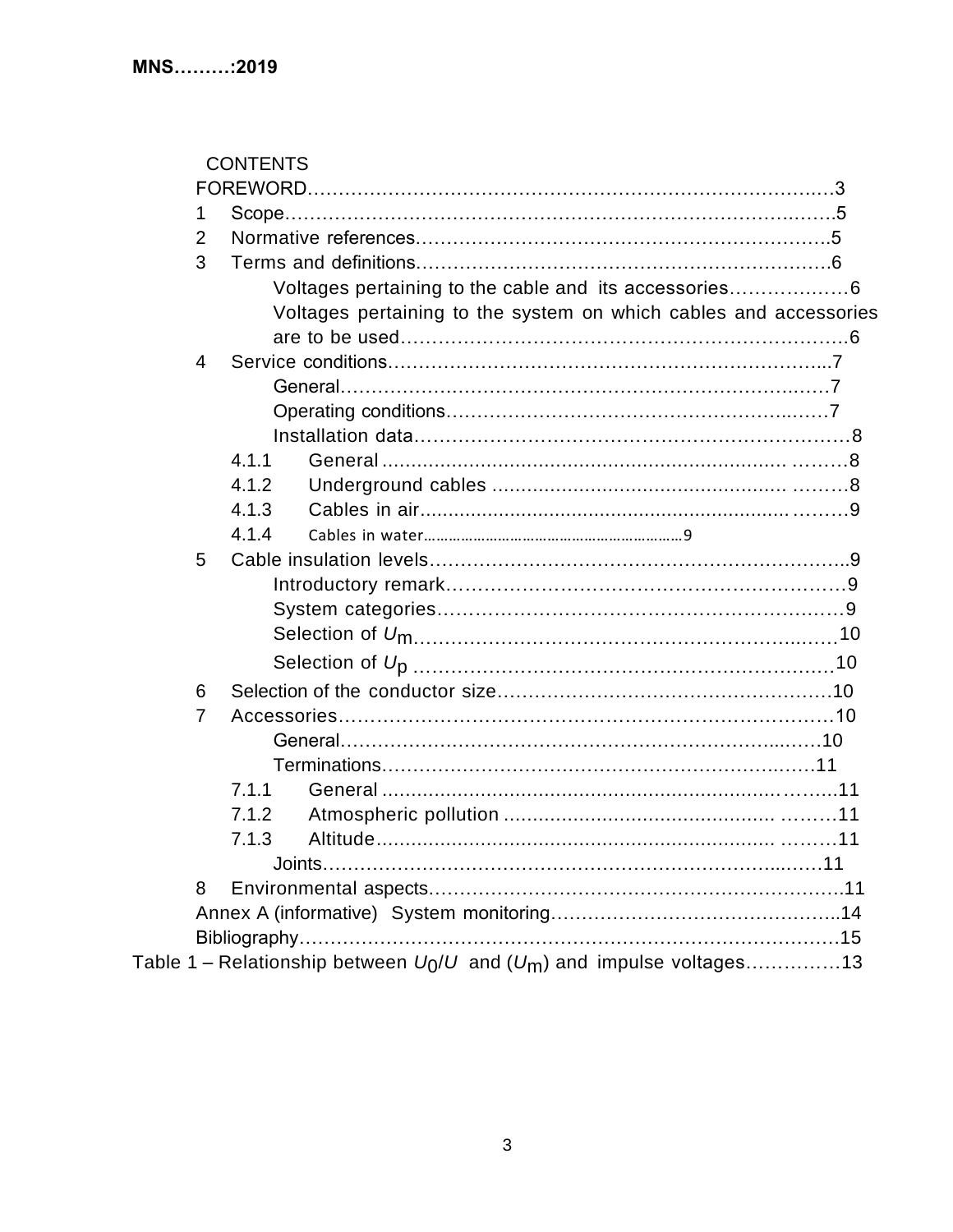# **МОНГОЛ УЛСЫН СТАНДАРТ**

| Ангилалтын код                                        |                             |  |
|-------------------------------------------------------|-----------------------------|--|
| Хувьсах гүйдлийн өндөр хүчдэлийн кабелийн             | <b>MNS IEC 60214-1:2021</b> |  |
| системийг сонгох заавар                               |                             |  |
| Guidance for the selection of high-voltage a.c. cable | IEC 60214-1:2014            |  |
| systems                                               |                             |  |

Стандартчиллын үндэсний зөвлөлийн 2021 оны … дугаар сарын ... -ны өдрийн ... дугаар тогтоолоор батлав.

Энэ стандартыг 2021 оны ... дүгээр сарын ...-ний өдрөөс эхлэн дагаж мөрдөнө.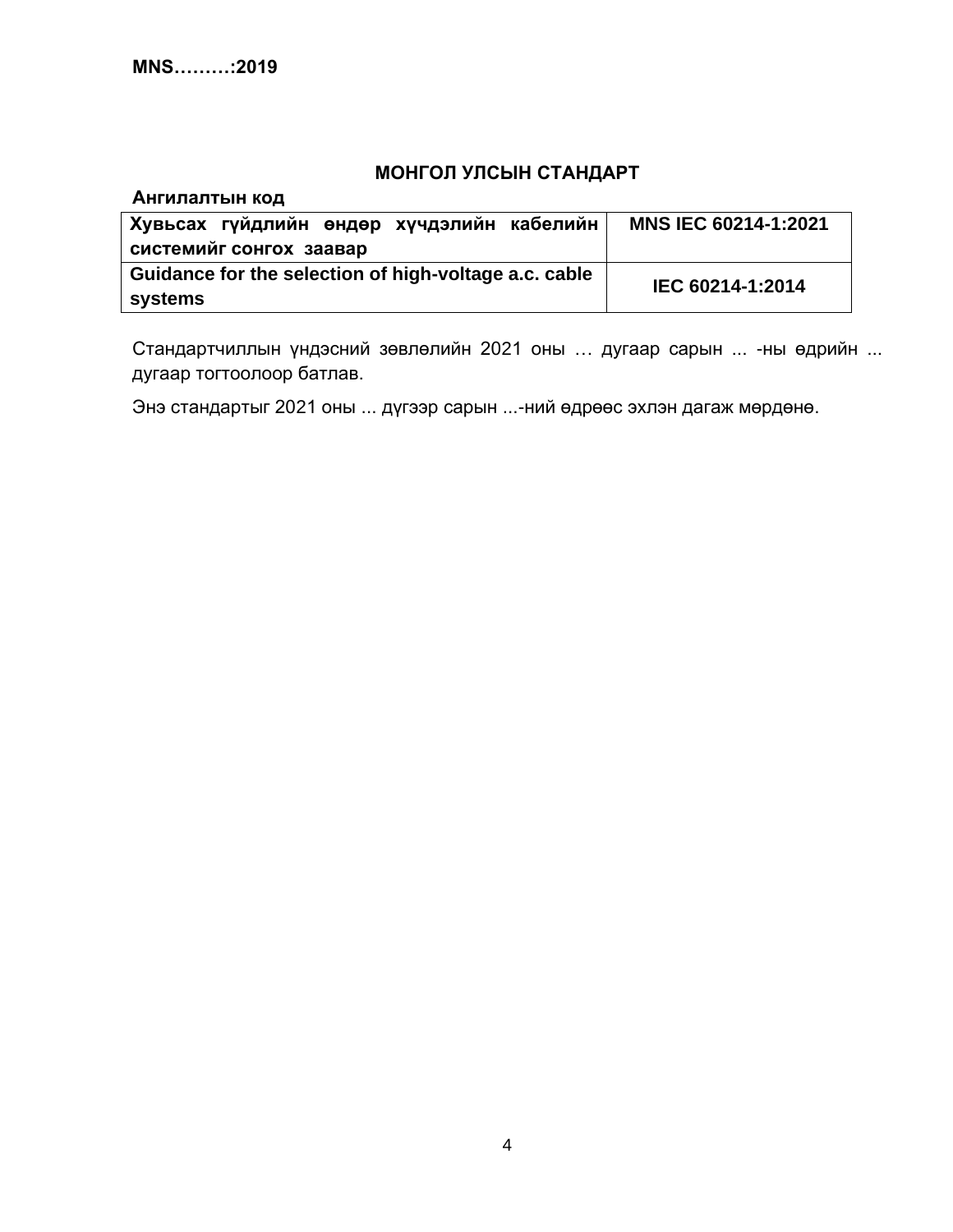| 1. Хамрах хүрээ                                         | 1. Scope                                     |
|---------------------------------------------------------|----------------------------------------------|
| Олон Улсын Стандарт нь гурван фазын                     | This International Standard is intended to   |
| хувьсах гүйдлийн U=1кВ дээших хүчдэл                    | give guidance in the selection of a.c.       |
| (энэ стандартад "өндөр хүчдэл" гэх                      | high-voltage cables and cable systems        |
| 1кВ-с<br>нэршлийг<br>дээших<br>Хүчдэлийн                | with extruded insulation and mainly to be    |
| кабельд хэрэглэнэ) системд ихэвчлэн                     | used on three-phase alternating systems      |
| хөндийрүүлэгтэй<br>хэрэглэдэг, шахмал                   | operating at voltages exceeding $U = 1$ kV   |
| <b>Г</b> үйдлийн<br>Хүчдэлийн<br>өндөр<br>хувьсах       | (in this standard the term 'high voltage' is |
| кабель, кабелийн систем сонгох зааврыг                  | used to cover any cable above 1 kV).         |
| бэлдэхэд зориулагдсан болно. Усан доор                  | Submarine cables are not included in the     |
| кабель энэ ажлын хүрээнд<br>ажиллах                     | scope.                                       |
| ороогүй.                                                |                                              |
| Заавар нь дамжуулагчийн хөндлөн огтлол,                 | Guidance is given in the selection of the    |
| хөндийрүүлгийн чанар, кабелийн бүтцийн                  | conductor size, insulation level and         |
| шаардлагыг сонгоход хэрэглэгдэнэ. Мөн                   | constructional requirements of cable to      |
| зөв сонголт хийхэд хэрэгтэй мэдээллийг                  | used.<br>In addition,<br>information<br>be   |
| нэмж өгнө.                                              | necessary to enable the appropriate          |
|                                                         | selection to be made is summarized.          |
|                                                         |                                              |
| Цаасан хөндийрүүлэгтэй хүчний кабелийг                  | Paper insulated power cables are not         |
| энэ стандартад заасан кабелийн системд                  | considered in this standard for their        |
| авч үзэхгүй. Гэхдээ тухайн хэрэглэж                     | selection into cable systems. However,       |
| байгаа цаасан хөндийрүүлэгтэй кабельтай                 | when selecting cables with extruded          |
| холбогдож<br>ажиллах<br>шахмал                          | insulation to be connected together with     |
| хөндийрүүлэгтэй кабелийг сонгох үед                     | insulated<br>existing<br>cables,<br>paper    |
| тэдгээрийн<br>хоорондын<br>зохицол,<br>3 <sub>0</sub> B | particular consideration for their proper    |
| нэмэлт хэрэгсэл, ажиллагааны үзүүлэл-                   | compatibility, accessories and operation-    |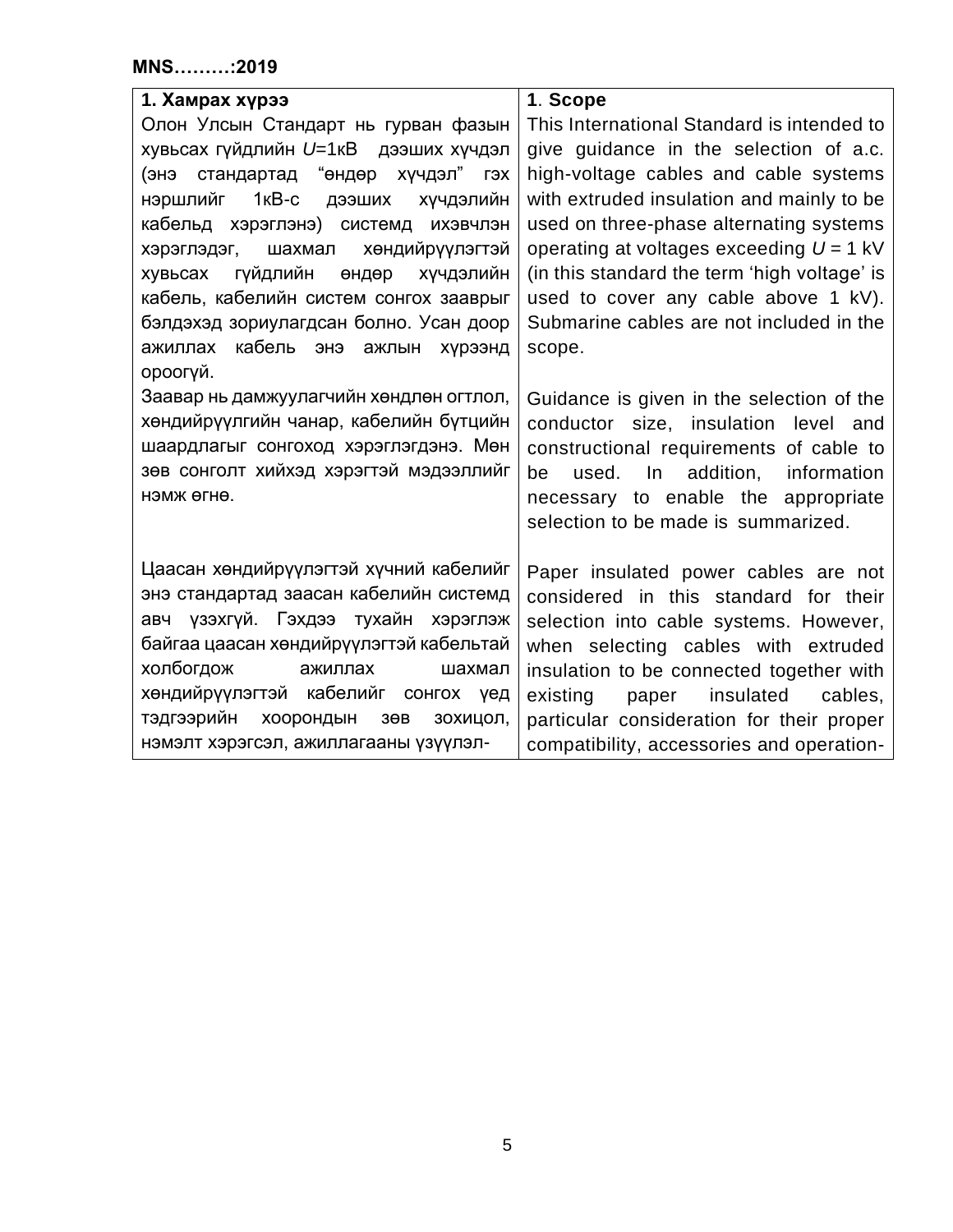| түүдэд зориулан тусгай шийдлийг гаргах<br>ёстой.                                                                                                                                                                                                                                                                                                              | al characteristics should be made.                                                                                                                                                                                                                                                                                                                             |
|---------------------------------------------------------------------------------------------------------------------------------------------------------------------------------------------------------------------------------------------------------------------------------------------------------------------------------------------------------------|----------------------------------------------------------------------------------------------------------------------------------------------------------------------------------------------------------------------------------------------------------------------------------------------------------------------------------------------------------------|
| Хүрээлэн буй орчны нөхцөл нь өндөр<br>хүчдэлийн кабелийн сонголт, тэдгээрийн<br>болохыг<br>хэрэглээнд<br>нөлөөлж<br>анхааруулна.                                                                                                                                                                                                                              | Environmental aspects are mentioned at<br>the level at which they may influence the<br>selection of high-voltage cables and their<br>application.                                                                                                                                                                                                              |
| 2. Норматив ишлэл<br>Дараах ишлэл буюу эдгээрийн зарим<br>бүлэг нь энэ бичиг баримтыг хэрэглэхэд<br>зайлшгүй хэрэгтэй болно. Он, сар өгөгдсөн<br>бол зөвхөн заасан хувилбарыг хэрэглэнэ.<br>Он, сар заагаагүй бол стандартын хамгийн<br>сүүлчийн хувилбар (залруулга бүхий)-ыг<br>хэрэглэнэ.                                                                  | 2. Normative references<br>The following documents, in whole or in<br>part, are normatively referenced in this<br>document and are indispensable for its<br>application. For dated references, only<br>the edition cited applies. For undated<br>references, the latest edition of the<br>referenced<br>document<br>(including)<br>any<br>amendments) applies. |
| <b>IEC</b><br>60228-1: 2006,<br>Хөндийрүүлгийн<br>зохицуулалт- Бүлэг 1: Тодорхойлолт,<br>зарчим, дүрэм Засвар 1: 2010                                                                                                                                                                                                                                         | IEC 60071-1:2006, Insulation co-ordination<br>- Part 1: Definitions, principles and rules<br>Amendment 1:2010                                                                                                                                                                                                                                                  |
| IEC 60228, Хөндийрүүлэгтэй кабелийн<br>дамжуулагч<br>IEC 60287 (бүх бүлэг), Цахилгаан кабель<br>– хэвийн гүйдлийн тооцоо                                                                                                                                                                                                                                      | IEC 60228, Conductors of insulated cables<br>IEC 60287 (all parts), Electric cables -<br>Calculation of the current rating                                                                                                                                                                                                                                     |
| IEC 60287-1-1:2006, Цахилгаан кабель - IEC 60287-1-1:2006, Electric cables -<br>хэвийн гүйдлийн тооцоо -Бүлэг 1-1:<br>Хэвийн гүйдлийн томьёо (ачаалал 100%)<br>болон алдагдлын тооцоо - Ерөнхий зүйл<br>IEC 60287-3-1, Цахилгаан кабель – хэвийн<br>гүйдлийн тооцоо – Бүлэг 3-1: Ажлын<br>горимын<br>сонголт-<br>ажлын<br>нөхцөл,<br>кабелийн төрлийн лавлах. | Calculation of the current rating - Part 1-<br>1: Current rating equations (100 % load<br>factor) and calculation of losses<br>General<br>IEC.<br>$60287 - 3 - 1$ ,<br>Electric<br>cables<br>Calculation of the current rating - Part 3-<br>1: Sections on operating conditions -<br>Reference operating conditions<br>and<br>selection of cable type          |
| IEC 60287-3-2, Цахилгаан кабель – хэвийн<br>гүйдлийн тооцоо – Бүлэг 3-2: Ажлын<br>кабелийн<br>сонголт-хүчний<br>горимын<br>хөндлөн<br>эдийн<br>засгийн<br>огтлолын<br>оновчтой хувилбар                                                                                                                                                                       | 60287-3-2, Electric<br><b>IEC</b><br>cables<br>Calculation of the current rating - Part 3-<br>2: Sections on operating conditions -<br>Economic optimization of power cable<br>size                                                                                                                                                                            |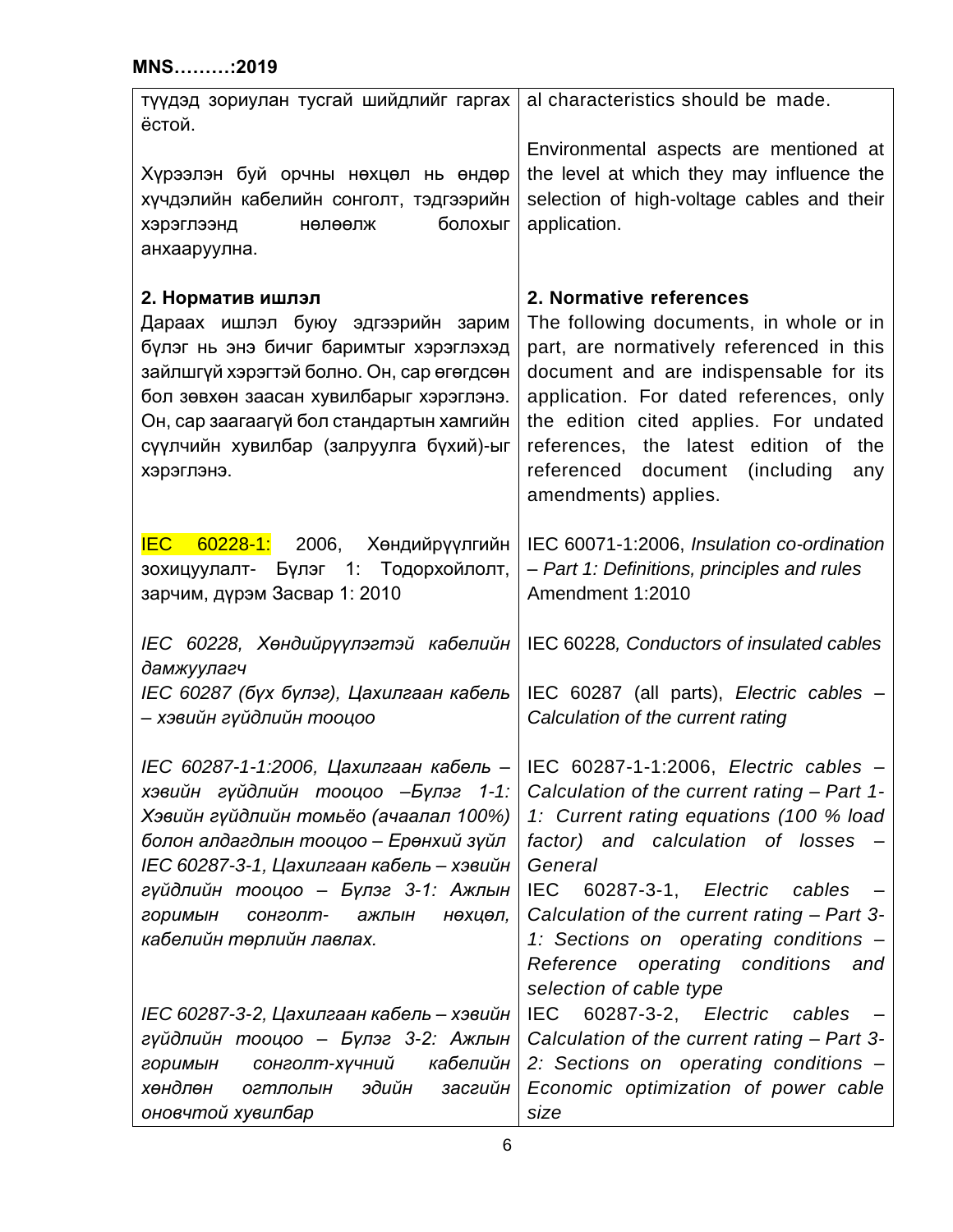<span id="page-6-3"></span><span id="page-6-2"></span><span id="page-6-1"></span><span id="page-6-0"></span>

| IEC 60502, 1 $\kappa$ в (U <sub>m</sub> =1.2 $\kappa$ B)-с 30 $\kappa$ B (U <sub>m</sub> =  <br>36кВ) хүртэлх хүчдэлийн<br>шахмал<br>хөндийрүүлэгтэй хүчний кабель,<br>тэдгээрийн дагалдах хэрэгсэл                                                                                                                                                                                                                                                                                                                                                                                                                                                                                                                                                                                                                                                                                                                                                                                                                           | IEC 60502, Power cables with extruded<br>insulation and their accessories for rated<br>voltages from 1 kV ( $U_m = 1.2$ kV) up to<br>30 kV ( $U_m$ = 36 kV)                                                                                                                                                                                                                                                                                                                                                                                                                                                                                                                                                                                                                                                                                                                           |
|-------------------------------------------------------------------------------------------------------------------------------------------------------------------------------------------------------------------------------------------------------------------------------------------------------------------------------------------------------------------------------------------------------------------------------------------------------------------------------------------------------------------------------------------------------------------------------------------------------------------------------------------------------------------------------------------------------------------------------------------------------------------------------------------------------------------------------------------------------------------------------------------------------------------------------------------------------------------------------------------------------------------------------|---------------------------------------------------------------------------------------------------------------------------------------------------------------------------------------------------------------------------------------------------------------------------------------------------------------------------------------------------------------------------------------------------------------------------------------------------------------------------------------------------------------------------------------------------------------------------------------------------------------------------------------------------------------------------------------------------------------------------------------------------------------------------------------------------------------------------------------------------------------------------------------|
| IEC 60840, 30 $\kappa$ в (U <sub>m</sub> =1.2 $\kappa$ B) -с 150 $\kappa$ B (U <sub>m</sub> =<br>36кВ) хүртэлх хүчдэлийн<br>шахмал<br>хөндийрүүлэгтэй хүчний кабель,<br>тэдгээрийн дагалдах хэрэгсэл - Турших<br>арга, тавигдах шаардлага<br>IEC 62067, 150 $\kappa$ B (U <sub>m</sub> =1.2 $\kappa$ B)-c 500 $\kappa$ B (U <sub>m</sub><br>= 36кВ) хүртэлх хүчдэлийн шахмал<br>хөндийрүүлэгтэй хүчний кабель,<br>тэдгээрийн дагалдах хэрэгсэл - Турших<br>арга, тавигдах шаардлага<br>IEC TS 60815-1, Бохир нөхцөл хэрэглэхэд<br>зориулагдсан өндөр хүчдэлийн<br>хөндийрүүлэгчийн сонголт, хэмжээс -<br>Бүлэг 1: Тодорхойлолт, мэдээлэл,<br>ерөнхий зарчим<br>IEC 62271-209, Өндөр хүчдэлийн<br>хуваарилах байгууламж, удирдлагын<br>самбар - бүлэг 209: 52кв-с дээш хэвийн<br>хүчдэлтэй хийн хөндийрүүлэгтэй,<br>металл гэр хайрцагтай хуваарилах<br>байгууламжийн зориулалттай кабель<br>холбогч – Шингэн дүүргэсэн шахмал<br>хөндийрүүлэгтэй кабель – Шингэн<br>дүүргэлттэй - хуурай төрлийн кабелийн<br>төгсгөлийн муфьт | IEC 60840, Power cables with extruded<br>insulation and their accessories for rated<br>voltages above 30 kV ( $U_m$ = 36 kV) up to<br>150 kV ( $U_m$ = 170 kV) – Test methods and<br>requirements<br>IEC 62067, Power cables with extruded<br>insulation and their accessories for rated<br>voltages above 150 kV ( $U_m$ = 170 kV) up to<br>500 kV ( $U_m$ = 550 kV) – Test methods and<br>requirements<br>IEC TS 60815-1, Selection<br>and<br>dimensioning of high-voltage insulators<br>intended for use in polluted conditions -<br>Part 1: Definitions, information and general<br>principles<br>IEC 62271-209, High-voltage switchgear<br>and controlgear - Part 209: Cable<br>connections for gas-insulated metal-<br>enclosed switchgear for rated voltages<br>above 52 kV - Fluid-filled and extruded<br>insulation cables - Fluid-filled and dry-type<br>cable terminations |
| ISO 14000, Хүрээлэн орчны менежмент                                                                                                                                                                                                                                                                                                                                                                                                                                                                                                                                                                                                                                                                                                                                                                                                                                                                                                                                                                                           | ISO 14000, Environmental management                                                                                                                                                                                                                                                                                                                                                                                                                                                                                                                                                                                                                                                                                                                                                                                                                                                   |
| 1. Нэр томъёо, тодорхойлолтууд<br>Энэ бичиг баримтад зориулан дараах нэр<br>томъёо тодорхойлолтыг хэрэглэнэ.                                                                                                                                                                                                                                                                                                                                                                                                                                                                                                                                                                                                                                                                                                                                                                                                                                                                                                                  | 3. Terms and definitions<br>For the purposes of this document, the<br>following terms and definitions apply.                                                                                                                                                                                                                                                                                                                                                                                                                                                                                                                                                                                                                                                                                                                                                                          |
| кабелийн<br>3.1<br>Кабель,<br>дагалдах<br>хэрэгслийн хүчдэл<br>Тайлбар:<br>Кабелийг<br>хуваарилах<br>байгууламж,<br>трансформатортай нийцтэй байдлыг хангахын<br>тулд $U_0/U$ ( $U_m$ ) хүчдэлтэй хийнэ.                                                                                                                                                                                                                                                                                                                                                                                                                                                                                                                                                                                                                                                                                                                                                                                                                      | 3.1 Voltages pertaining to the cable and<br>its accessories<br>NOTE Cables will henceforth be designated by<br>$U_0/U$ ( $U_m$ ) to provide guidance on compatibility                                                                                                                                                                                                                                                                                                                                                                                                                                                                                                                                                                                                                                                                                                                 |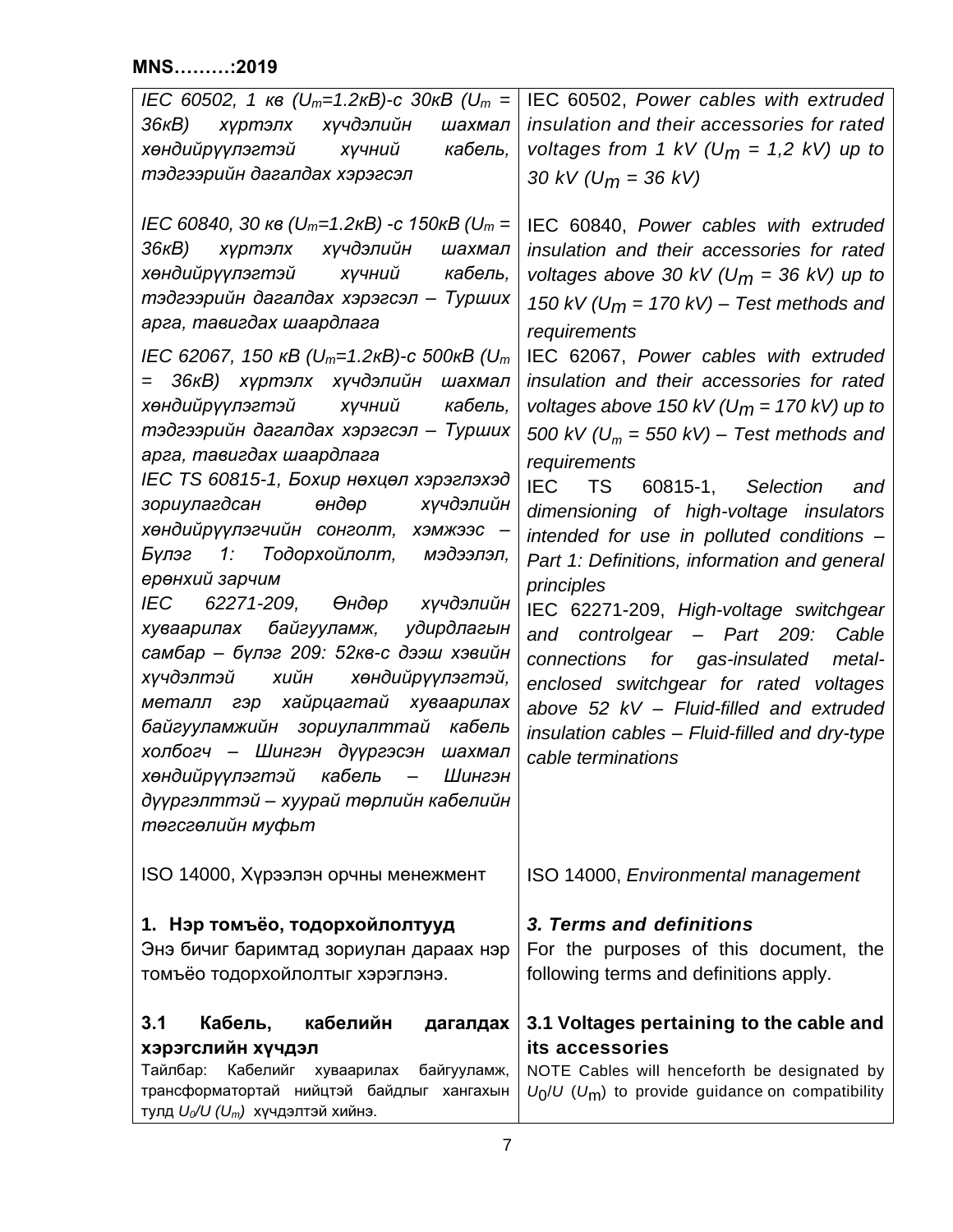<span id="page-7-6"></span><span id="page-7-5"></span><span id="page-7-4"></span><span id="page-7-3"></span><span id="page-7-2"></span><span id="page-7-1"></span><span id="page-7-0"></span>

|                                                                                                                                                                                                                                                     | with switchgear and transformers. Table 1 gives<br>this information.                                                                                                                                                                                                      |
|-----------------------------------------------------------------------------------------------------------------------------------------------------------------------------------------------------------------------------------------------------|---------------------------------------------------------------------------------------------------------------------------------------------------------------------------------------------------------------------------------------------------------------------------|
| 3.1.1<br>Хэвийн хүчдэл $\boldsymbol{U_0}$<br>Фазын хүчдэл. Дамжуулагч ба кабелийн<br>экран, хуягны хоорондох үйлдвэрийн<br>давтамжтай хэвийн хүчдэлийн үйлчлэх<br>утга.                                                                             | 3.1.1<br>rated voltage $U_0$<br>rated r.m.s. power-frequency voltage<br>between each conductor and screen or<br>sheath for which<br>cables and accessories are designed                                                                                                   |
| 3.1.2 Дамжуулагчуудын<br>хоорондох<br>хэвийн хүчдэл U<br>Кабелийн аль нэг хоёр дамжуулагчийн<br>үйлдвэрийн давтамжтай<br>хоорондох<br>хүчдэлийн үйлчлэх утга.                                                                                       | 3.1.2 rated voltage between conductors<br>U<br>rated r.m.s. power-frequency voltage<br>between any two conductors for which<br>cables and accessories are designed                                                                                                        |
| Тайлбар: Энэ нь зөвхөн радиал оронгүй<br>кабель, хэрэгслийн бүтцэд нөлөөлнө.                                                                                                                                                                        | Note 1 to entry: This quantity only affects the<br>of<br>non-radial<br>design<br>field<br>cables<br>and<br>accessories.                                                                                                                                                   |
| 3.1.3 Системийн хамгийн өндөр хүчдэл<br>$U_m$<br>Кабель ба дагалдах хэрэгслийн аль нэг<br>xoëp<br>дамжуулагчийн<br>хоорондох<br>Хүчдэлийн<br>үйлдвэрийн<br>давтамжтай<br>хамгийн их үйлчлэх утга.                                                   | 3.1.3 highest system voltage $U_{\text{m}}$<br>maximum r.m.s. power-frequency voltage<br>between any two conductors for which<br>cables and<br>accessories are designed                                                                                                   |
| Тайлбар: гэмтэл гарахад буюу том хэмжээний<br>цахилгаан ачаалал гэнэт тасарсны улмаас<br>хүчдэл түр хэлбэлзэхээс бусад үед системийн<br><b>ХЭВИЙН</b><br>ямар нэг цэг дээр, аль ч үед<br>ажиллагааны горимд тогтвортой байх хамгийн<br>өндөр хүчдэл | Note 1 to entry: It is the highest voltage that<br>can be sustained under normal operating<br>conditions at any time and at any point in a<br>system and excludes temporary voltage<br>variations due to fault conditions and the<br>sudden disconnection of large loads. |
| 3.1.4 Импульсийн оргил хүчдэл $U_p$<br>Кабель, дагалдах хэрэгслийн экран, хуяг<br>дамжуулагчийн хоорондох<br>ба<br>аянгын<br>(коммутацийн) импульсийн хүчдэлийн<br>оргил утга                                                                       | 3.1.4 peak impulse voltage $U_p$<br>peak value of the lightning<br>impulse<br>withstand voltage (and switching, where<br>applicable) between each conductor and<br>screen or sheath for which cables and<br>accessories are designed                                      |
| 3.2 Кабель, дагалдах хэрэгсэл бүхий<br>системд хамаарах хүчдэл                                                                                                                                                                                      | 3.2 Voltages pertaining to the system<br>on which cables and accessories are to<br>be used                                                                                                                                                                                |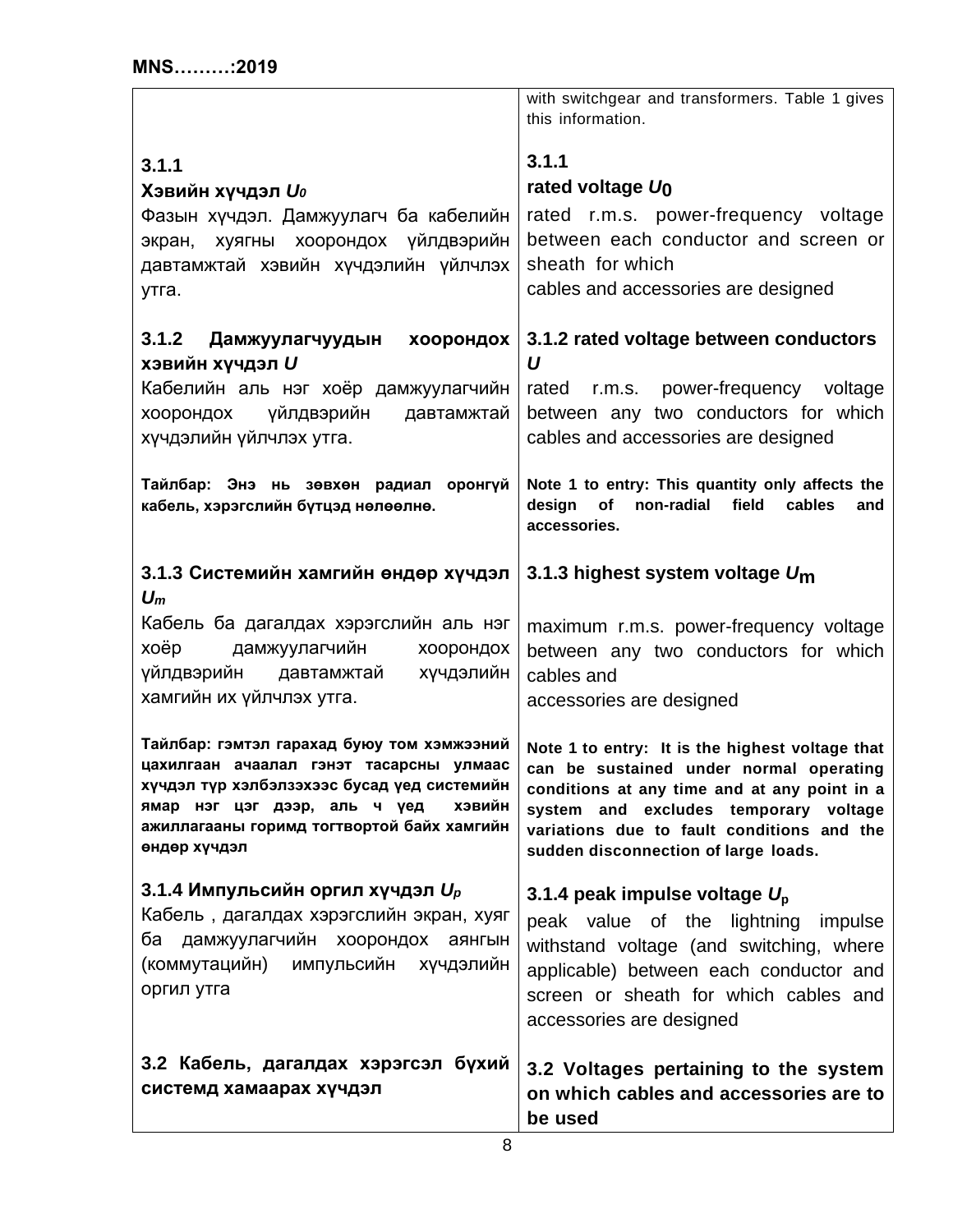<span id="page-8-2"></span><span id="page-8-1"></span><span id="page-8-0"></span>

| 3.2.1 Системийн хэвийн хүчдэл<br>Системийн ажиллагааны тодорхой шинж<br>чанараас хамаарсан, системийн<br>фаз<br>хоорондын хүчдэл.                                                                                                                                                                                                                                                                  | 3.2.1 nominal voltage of system<br>r.m.s. phase-to-phase voltage by which<br>the system is designated and to which<br>certain operating characteristics of the<br>system are related                                                                                                                                                                                                                                                                   |
|----------------------------------------------------------------------------------------------------------------------------------------------------------------------------------------------------------------------------------------------------------------------------------------------------------------------------------------------------------------------------------------------------|--------------------------------------------------------------------------------------------------------------------------------------------------------------------------------------------------------------------------------------------------------------------------------------------------------------------------------------------------------------------------------------------------------------------------------------------------------|
| 3.2.2 Гурван фазын системийн хамгийн<br>өндөр хүчдэл<br>Системийн хэвийн ажиллагааны горимд<br>хаана ч, хэзээ ч байх фаз хоорондын<br>хамгийн өндөр хүчдэлийн үйлчлэх утга<br>Тайлбар: энэ нь системийн хэвийн биш (гэмтэл<br>гарсан, том хэмжээний ачаалал гэнэт тасрах)<br>горимын улмаас үүсэх шилжилтийн (залгах,<br>таслах гэх мэт үйлдэл) хүчдэл, хүчдэлийн<br>хэлбэлзэл зэрэгт хамаарахгүй. | 3.2.2 highest voltage of three-phase<br>system<br>highest r.m.s. phase-to-phase voltage<br>which occurs under normal operating<br>conditions at any time and at any point in<br>the system<br>Note 1 to entry: It excludes voltage transients<br>(such as those due to system switching) and<br>temporary voltage variation due to abnormal<br>system conditions (such as those due to fault<br>conditions or sudden disconnection of large<br>loads). |
| 3.2.3 Аянгын хэт хүчдэл<br>Аянга болон бусад шалтгааны улмаас<br>системд, сонгосон байршил дээр үүсэх<br>фаз ба газар, фаз-фазын хооронд үүсэх<br>хүчдэл. Хөндийрүүлэгчийн<br>ХЭТ<br>координатын<br>зорилгод<br>хамаарах<br>хэлбэр<br>стандарт<br>ДОЛГИОНЫ<br><b>HP</b><br>импульсийнхтэй адил байна.                                                                                              | 3.2.3 lightning overvoltage<br>phase-to-earth<br>phase-to-phase<br>or<br>overvoltage at a given location in a<br>system due to a lightning discharge or<br>other cause, the wave-shape of which<br>can be regarded, for insulation co-<br>ordination purposes, as similar to the<br>standard impulse                                                                                                                                                   |
| Тайлбар 1: Аянгын импульсийн туршилтыг<br>заасан<br><b>IEC</b><br>60071-1:2006,<br><b>IEC</b><br>60071-<br>1:2006/AMD1:2010 стандартын 3.18.3-г үзэх<br>Тайлбар 2: Ийм хэт хүчдэл нь ер нь бол нэг<br>чиглэлтэй байх ба<br>маш богино хугацаанд<br>байна.                                                                                                                                          | Note 1 to entry: See 3.18.3 of IEC 60071-1:2006<br>and IEC 60071-1:2006/AMD1:2010 used for<br>lightning impulse withstand tests.<br>Note 2 to entry: Such overvoltages are usually<br>unidirectional and of very short duration.                                                                                                                                                                                                                       |
| 3.2.4 Коммутацийн хэт хүчдэл<br>Систем дэх залгах, таслах үйлдлийн<br>улмаас системд, сонгосон байршил дээр<br>үүсэх фаз ба газар, фаз-фазын хооронд<br>хүчдэл. Хөндийрүүлэгчийн<br>үүсэх хэт<br>зорилгод<br>хамаарах<br>координатын<br>хэлбэр<br>долгионы<br>HЬ<br>стандарт<br>ипульсийнхтэй адил байна.                                                                                          | 3.2.4 switching overvoltage<br>phase-to-earth<br>or<br>phase-to-phase<br>overvoltage at a given location in a<br>system due to a switching operation in a<br>system, the wave-shape of which can be<br>regarded, for insulation co- ordination<br>purpose, as similar to the standard<br>impulse                                                                                                                                                       |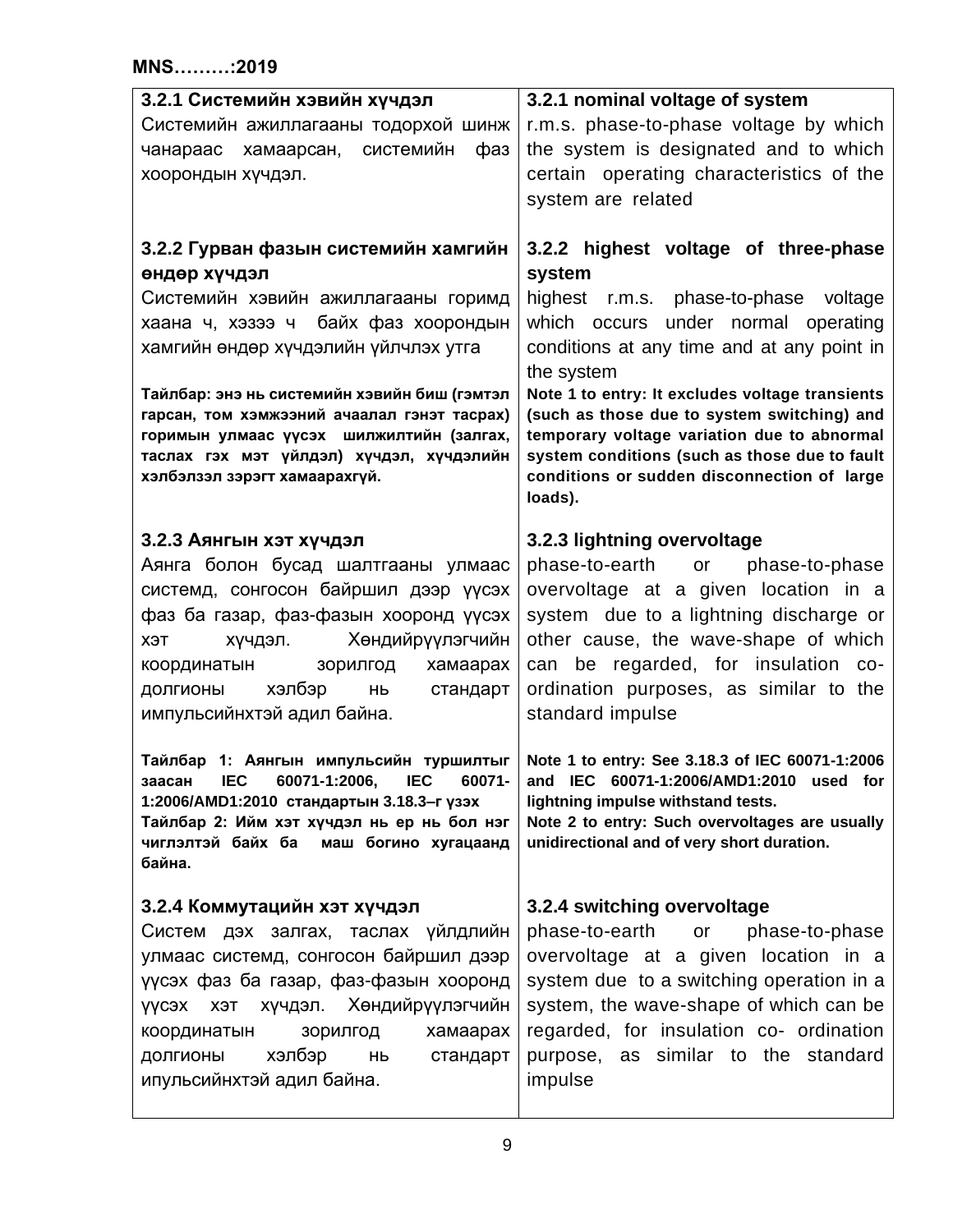<span id="page-9-5"></span><span id="page-9-4"></span><span id="page-9-3"></span><span id="page-9-2"></span><span id="page-9-1"></span><span id="page-9-0"></span>

| Note 1 to entry: See 3.18.2 of IEC 60071-1:2006<br>Тайлбар<br>1:<br>Коммутацийн<br>импульсийн<br>туршилтыг заасан IEC 60071-1:2006, IEC 60071-<br>IEC 60071-1:2006/AMD1:2010<br>and<br>used<br>for<br>1:2006/AMD1:2010 стандартын 3.18.2-г үзэх<br>switching impulse withstand tests.<br><b>4. Service conditions</b><br>4. Үйлчилгээ хийх нөхцөл<br>4.1 Ерөнхий зүйл<br>4.1 General<br>Тодорхой төсөлд зориулан<br>кабелийн<br>To determine the appropriate design of<br>бүтцийг<br>системийн<br>тохирох<br>cable system for a particular project, the<br>тодорхойлохдоо үйлчилгээний нөхцөлд<br>following information with regard to service<br>хамаарах<br>дараах<br>мэдээлэл<br>conditions is required. Reference should be<br>Заавар<br>шаардлагатай.<br>made to the relevant IEC publications which<br>дараах<br>НЬ |
|---------------------------------------------------------------------------------------------------------------------------------------------------------------------------------------------------------------------------------------------------------------------------------------------------------------------------------------------------------------------------------------------------------------------------------------------------------------------------------------------------------------------------------------------------------------------------------------------------------------------------------------------------------------------------------------------------------------------------------------------------------------------------------------------------------------------------|
|                                                                                                                                                                                                                                                                                                                                                                                                                                                                                                                                                                                                                                                                                                                                                                                                                           |
|                                                                                                                                                                                                                                                                                                                                                                                                                                                                                                                                                                                                                                                                                                                                                                                                                           |
|                                                                                                                                                                                                                                                                                                                                                                                                                                                                                                                                                                                                                                                                                                                                                                                                                           |
|                                                                                                                                                                                                                                                                                                                                                                                                                                                                                                                                                                                                                                                                                                                                                                                                                           |
|                                                                                                                                                                                                                                                                                                                                                                                                                                                                                                                                                                                                                                                                                                                                                                                                                           |
|                                                                                                                                                                                                                                                                                                                                                                                                                                                                                                                                                                                                                                                                                                                                                                                                                           |
|                                                                                                                                                                                                                                                                                                                                                                                                                                                                                                                                                                                                                                                                                                                                                                                                                           |
|                                                                                                                                                                                                                                                                                                                                                                                                                                                                                                                                                                                                                                                                                                                                                                                                                           |
| үйлчилгээний<br>нөхцөлүүдийг<br>заасан<br>deal with many of the following service                                                                                                                                                                                                                                                                                                                                                                                                                                                                                                                                                                                                                                                                                                                                         |
| холбогдох IEC-н нийтлэлүүдэд гарах<br>conditions.                                                                                                                                                                                                                                                                                                                                                                                                                                                                                                                                                                                                                                                                                                                                                                         |
| ёстой.                                                                                                                                                                                                                                                                                                                                                                                                                                                                                                                                                                                                                                                                                                                                                                                                                    |
| 4.2 Ажлын горим<br><b>4.2 Operating conditions</b>                                                                                                                                                                                                                                                                                                                                                                                                                                                                                                                                                                                                                                                                                                                                                                        |
| Дараах ажлын горимууд байна:<br>The following operation conditions apply:                                                                                                                                                                                                                                                                                                                                                                                                                                                                                                                                                                                                                                                                                                                                                 |
| а) Системийн хэвийн хүчдэл.<br>a) Nominal voltage of the system.                                                                                                                                                                                                                                                                                                                                                                                                                                                                                                                                                                                                                                                                                                                                                          |
| b) Гурван фазын системийн хамгийн<br>b) Highest voltage of the three-phase                                                                                                                                                                                                                                                                                                                                                                                                                                                                                                                                                                                                                                                                                                                                                |
| өндөр хүчдэл<br>system.                                                                                                                                                                                                                                                                                                                                                                                                                                                                                                                                                                                                                                                                                                                                                                                                   |
| с) Өндөр ( $U_m$ ≥ 300кВ) хүчдэлийн<br>c) Lightning overvoltage and switching                                                                                                                                                                                                                                                                                                                                                                                                                                                                                                                                                                                                                                                                                                                                             |
| системийн аянгын хэт хүчдэл, коммутацын<br>overvoltage for higher $(U_m \geq 300 \text{ kV})$                                                                                                                                                                                                                                                                                                                                                                                                                                                                                                                                                                                                                                                                                                                             |
| хэт хүчдэл (1-р хүснэгтийг үзнэ үү).<br>voltage systems (see Table 1).                                                                                                                                                                                                                                                                                                                                                                                                                                                                                                                                                                                                                                                                                                                                                    |
| d) Системийн давтамж.<br>d) System frequency.                                                                                                                                                                                                                                                                                                                                                                                                                                                                                                                                                                                                                                                                                                                                                                             |
| е) Газардуулгын<br>төрөл,<br>e) Type of earthing and, where the                                                                                                                                                                                                                                                                                                                                                                                                                                                                                                                                                                                                                                                                                                                                                           |
| газардуулаагүй нейтрал, газардлагатай<br>neutral is not effectively earthed, the                                                                                                                                                                                                                                                                                                                                                                                                                                                                                                                                                                                                                                                                                                                                          |
| үед үргэлжлэн ажиллах зөвшөөрөгдөх<br>maximum permitted duration of earth                                                                                                                                                                                                                                                                                                                                                                                                                                                                                                                                                                                                                                                                                                                                                 |
| хугацаа, газардлагатай ажиллах нэг жил<br>fault conditions on any one occasion and                                                                                                                                                                                                                                                                                                                                                                                                                                                                                                                                                                                                                                                                                                                                        |
| зөвшөөрөх нийт хугацаа.<br>the total duration per year.                                                                                                                                                                                                                                                                                                                                                                                                                                                                                                                                                                                                                                                                                                                                                                   |
| Экраны бонд (газардуулга).<br>f)<br>f) Screen bonding.                                                                                                                                                                                                                                                                                                                                                                                                                                                                                                                                                                                                                                                                                                                                                                    |
| кортой<br>кабелийн хувьд<br>Нэг<br>гүйдэл<br>For single-core cables, the current-carrying                                                                                                                                                                                                                                                                                                                                                                                                                                                                                                                                                                                                                                                                                                                                 |
| дамжуулах<br>чадвар<br>экраныг<br>HЬ<br>capability depends largely on the screen                                                                                                                                                                                                                                                                                                                                                                                                                                                                                                                                                                                                                                                                                                                                          |
| (бондлох)<br>газардуулах<br>аргаас<br>их<br>bonding technique.                                                                                                                                                                                                                                                                                                                                                                                                                                                                                                                                                                                                                                                                                                                                                            |
| хамаарна.                                                                                                                                                                                                                                                                                                                                                                                                                                                                                                                                                                                                                                                                                                                                                                                                                 |
| Тусгай (ганц цэгийн бонд, кросс -бонд)<br>Special bonding (single point bonding or                                                                                                                                                                                                                                                                                                                                                                                                                                                                                                                                                                                                                                                                                                                                        |
| бонд<br>нь ер нь бол<br>хатуу бондтой<br>cross-bonding) is generally used where                                                                                                                                                                                                                                                                                                                                                                                                                                                                                                                                                                                                                                                                                                                                           |
| харьцуулбал<br>металл<br>экран<br>дахь<br>bulk transmission has to be achieved,<br>бууруулдаг<br>алдагдлын<br>Дүнг<br>тул<br>ИX                                                                                                                                                                                                                                                                                                                                                                                                                                                                                                                                                                                                                                                                                           |
| since the amount of losses in metal<br>хэмжээний дамжуулалт хийх ёстой газар                                                                                                                                                                                                                                                                                                                                                                                                                                                                                                                                                                                                                                                                                                                                              |
| significantly<br>screens<br>reduced,<br>is<br>хэрэглэгдэнэ. (IEC 60287-1-1:2006-г үзнэ                                                                                                                                                                                                                                                                                                                                                                                                                                                                                                                                                                                                                                                                                                                                    |
| compared to solid bonding (see 2.3 of<br>үү). Гэхдээ тусгай бонд нь хэт хүчдэл                                                                                                                                                                                                                                                                                                                                                                                                                                                                                                                                                                                                                                                                                                                                            |
| <b>IEC</b><br>60287-1-1:2006). However<br>they<br>(кабелийн<br>тусгай<br>хязгаарлах<br>хуяг,                                                                                                                                                                                                                                                                                                                                                                                                                                                                                                                                                                                                                                                                                                                              |
| require special equipments such as surge<br>хэрэгслийг<br>дагалдах<br>ШИЛЖИЛТИЙН<br>voltage limiters (to protect cable sheaths                                                                                                                                                                                                                                                                                                                                                                                                                                                                                                                                                                                                                                                                                            |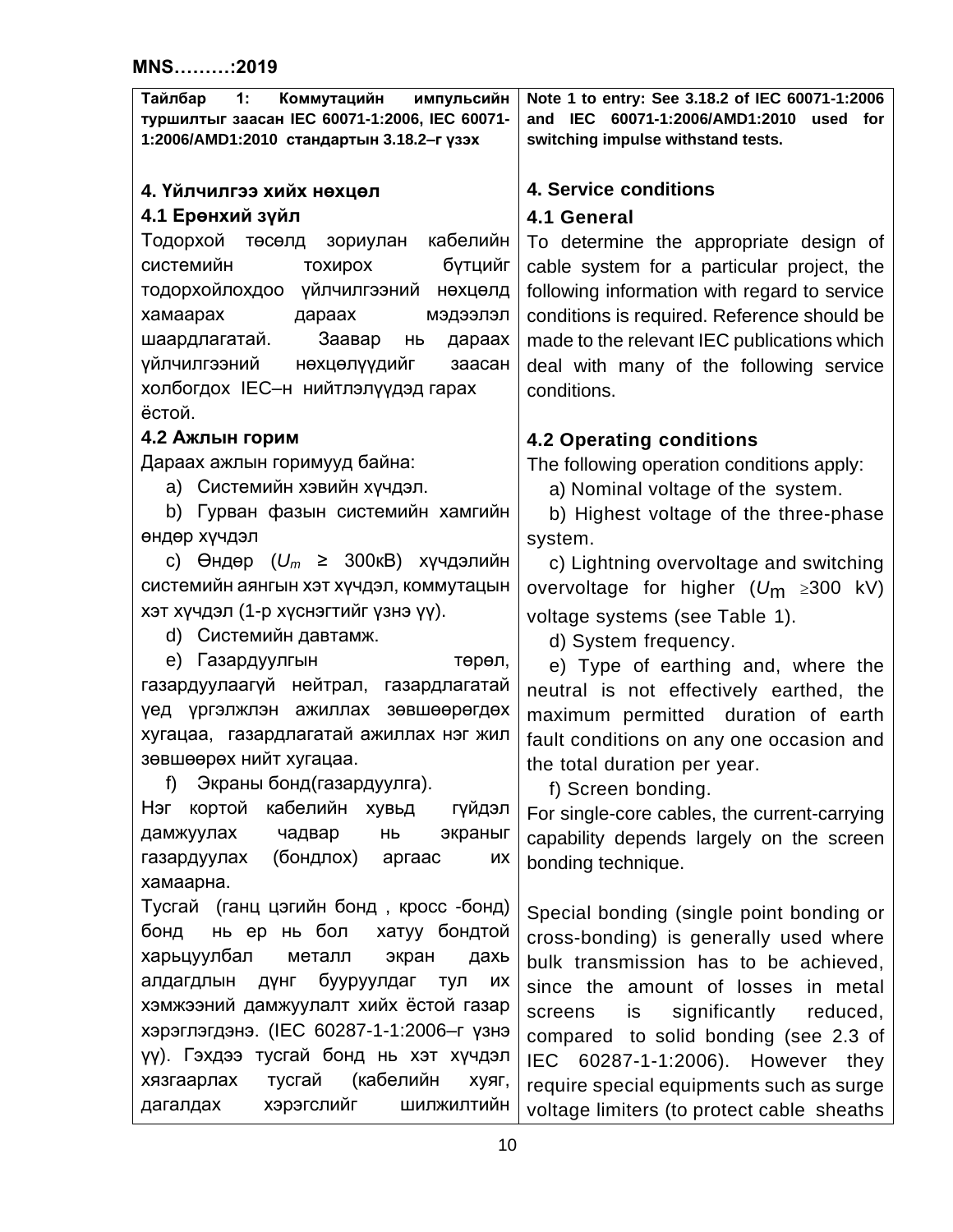| процессын хэт хүчдэлээс хамгаалахын                          | from<br>accessories<br>transient<br>and               |
|--------------------------------------------------------------|-------------------------------------------------------|
| Эсвэл<br>тулд) төхөөрөмж шаарддаг.                           | overvoltages) or<br>earth<br>continuity               |
| газардуулгын үргэлжилсэн утсыг кабелийн                      | conductor to be laid along the cable                  |
| замын дагуу байрлуулна.                                      | route.                                                |
| g) Төгсгөлүүд нь байрлах газрын                              | g) Where terminals are specified, the                 |
| орчин тойрны нөхцөлийг өгөх ёстой.                           | environmental conditions shall be given,              |
| Жишээ нь:                                                    | for example:                                          |
| Хэрэв 1000м-с өндөр бол далайн<br>$\sim$                     | the altitude above sea level, if                      |
| түвшний хэмжээ;                                              | above 1 000 m;                                        |
| Дотор эсвэл гадаа суурилуулах;                               | indoor or outdoor installation;                       |
| Тооцоолсон хэмжээнээс агаарын<br>$\blacksquare$              | whether excessive atmospheric<br>$\equiv$             |
| бохирдолт хэт их болсон эсэх; IEC                            | pollution is expected; according to IEC               |
| TS 60815-1 заасан;                                           | TS 60815-1;                                           |
| хуваарилах байгууламжийн<br>SF <sub>6</sub>                  | termination in $SF6$ switchgear;                      |
| төгсгөл; трансформатор буюу металл                           |                                                       |
| гэртэй системийн зүг чиглэл тодорхой                         | transformer or metal-clad system, with                |
| байх, IEC 62271-209 - г мөрдөнө;                             | orientation; following IEC 62271-209;                 |
| Трансформатор, хуваарилах                                    | - design clearance and insulation used                |
|                                                              |                                                       |
| байгууламж, хөдөлгүүр, гэх мэт тоног                         | in the method for connecting cable to                 |
| төхөөрөмжийг кабельтай холбох аргадаа                        | equipment, for example transformers,                  |
| бүтээцийн<br>хэрэглэдэг<br>зай,                              | switchgear, motors, etc. For example,                 |
| хөндийрүүлэгчүүд тодорхой байх.                              | clearance and surrounding<br>insulation               |
|                                                              | should be specified.                                  |
| h) Хэвийн гүйдлийн хамгийн их утга:                          | h) Maximum rated current:                             |
| Тасралтгүй ажиллагааны үед;<br>$\overline{\phantom{a}}$      | for continuous operation;<br>$\overline{\phantom{0}}$ |
| Цикл ажиллагааны горимд;<br>$\overline{\phantom{a}}$         | for cyclic operation;<br>$\overline{\phantom{0}}$     |
| Кабелийн халуун зөвшөөрөх хэмээс<br>$\overline{\phantom{a}}$ | for<br>emergency or overload                          |
| хэтрээгүй үед<br>болон<br>аваарын<br>ХЭТ                     | operation, if any, without exceeding                  |
| ачааллын горим;                                              | maximum allowed cable temperature.                    |
| дамжуулагчийн<br>Хэрэв<br>хэмжээсийг                         | A load curve is essential if cyclic loading           |
| тодорхойлохдоо<br>ЦИКЛИЙН<br>ачаалал,                        | or emergency or overload operation is                 |
| аваарын болон хэт ачааллын горимыг                           | considered when determining conductor                 |
| тооцоолсон бол ачааллын муруй нь чухал                       | size.                                                 |
| байна.                                                       |                                                       |
| i) Богино залгааны үед фазуудын                              | The expected symmetrical and<br>i)                    |
| хооронд ба фаз газраар дамжиж болох                          | asymmetrical short-circuit currents which             |
| симметер ба симметер бус богино                              | may flow in case of short-circuits, both              |
| залгааны гүйдэл.                                             | between phases and to earth.                          |
| Богино залгааны гүйдэл дамжиж<br>j)                          | j) Maximum time for which short-circuit               |
| болох хамгийн их хугацаа.                                    | currents may flow.                                    |
| k) Албадмал хөргөлтийн<br>ажиллах                            | k) Possible operation with forced                     |
| боломж.                                                      | cooling.                                              |
|                                                              |                                                       |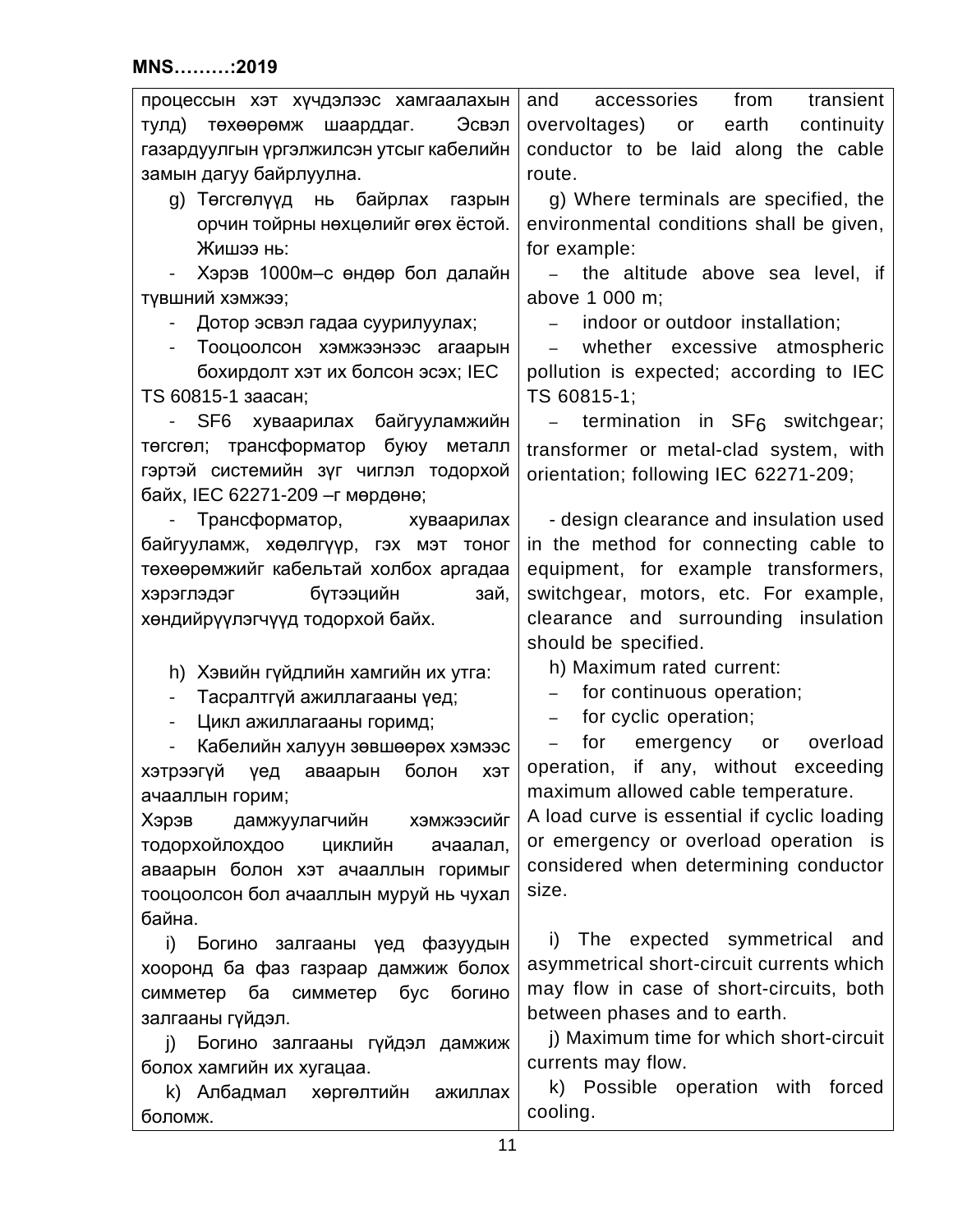<span id="page-11-5"></span><span id="page-11-4"></span><span id="page-11-3"></span><span id="page-11-2"></span><span id="page-11-1"></span><span id="page-11-0"></span>

| 4.3 Хөндийрүүлгийн өгөгдөл                  | 4.3 Installation data                               |
|---------------------------------------------|-----------------------------------------------------|
| 4.1.3 Ерөнхий зүйл                          | 4.3.1 General                                       |
| Дараах мэдээлэл хэрэглэгдэнэ:               | The following details apply:                        |
| а) Трассын урт, чиглэл.                     | a) Length and profile of route.                     |
| b) Байршуулах аргын<br>дэлгэрэнгүй          | Details of laying arrangements<br>b)                |
| мэдээлэл (зэрэгцүүлэх эсвэл гурвалжин       | (e.g. flat or trefoil arrangement) and how          |
| байрлал), металл бүрээснүүдийг хооронд      | the metallic coverings are connected to             |
| нь болон газартай яаж холбох.               | each other and to earth.                            |
| с) Байршуулах тусгай нөхцөл, жишээ          | c) Special laying conditions, for                   |
| нь: усанд дотор кабель байрлуулах. Ийм      | example cables in water.<br>Individual              |
| онцгой суурилуулалтыг сайн тооцоолохыг      | installations<br>require<br>special                 |
| шаардана.                                   | consideration.                                      |
|                                             |                                                     |
| 4.3.2 Газар доогуур байрлах кабель          | 4.3.2 Underground cables                            |
| Дараах мэдээлэл хэрэгтэй:                   | The following details apply:                        |
| а) Жилийн орчны халууны хэм (IEC            | Typical ambient temperatures over<br>a)             |
| 60287-3-1).                                 | the year (see IEC 60287-3-1).                       |
| b) Байршуулах нөхцөлийн мэдээлэл            | Details of installation conditions<br>b)            |
| (сувагт шууд булах, хоолойд байрлуулах,     | (e.g. direct burial, in ducts, mechanical           |
| механизм хэрэглэх гм). Эдгээр нь металл     | laying, etc.) to enable decisions to be             |
| экран, металл бүрээс, хуягийн төрөл,        | taken on composition of metallic screen             |
| шавжний<br>болон<br>эсрэг                   | or sheath, type of armour (if required) and         |
| зэврэлт                                     | type of serving, for example<br>anti-               |
| хамгаалалтын төрөл зэргийг сонгож           | corrosion or anti-termite.                          |
| шийдэл гаргахад боломж олгоно.              |                                                     |
| с) Байрлуулах гүн.                          | Depth of laying.<br>C)                              |
| d) Трассын дагуух хөрсний дулааны           | Thermal resistivities and kinds of<br>d)            |
| эсэргүүцэл, (элс, шаварлаг, бэлдсэн         | soil along the route (e.g. sand, clay,              |
| талбай, тусгай хучилтын хавтан) төрөл.      | made-up ground, special backfill), and              |
| Эдгээр мэдээллийг хэмжилт, судалгаанд       | whether this information is based on                |
| эсвэл<br>таамагласан<br>үндэслэсэн<br>эсэх, | measurement and inspection or only                  |
| мэдээлэл болох. Хөрсний хатах эрсдэлийг     | assumed. Meteorological<br>data<br>to               |
| дүгнэхэд хэрэглэх цаг уурын мэдээ.(IEC      | evaluate risk of soil drying (see IEC               |
| 60287-г үзэх)                               | 60287 series).                                      |
| е) Сувгийн гүн дэх хөрсний хамгийн их,      | Minimum, maximum and average<br>e)                  |
| хамгийн бага, дундаж хэм.                   | ground temperature at the depth of                  |
|                                             | burial.                                             |
| f) Бусад ачаалал бүхий зэргэлдээх           | f<br>Proximity of other load-carrying               |
| (тухайн суваг хэд хэдэн зэрэгцээ хэлхээд    | cables (especially where the link involves          |
| хамаарах) кабелиуд, эсвэл өөр дулааны       | several parallel circuits) or of other heat         |
| үүсгүүрийн тухай мэдээ.                     | sources, with details.                              |
| g) Суваг, шугам, хоолойн урт, гарцны        | Lengths of troughs, ducts or pipe<br>$\mathsf{q}$ ) |
| зай.                                        | lines, with spacing of manholes, if any.            |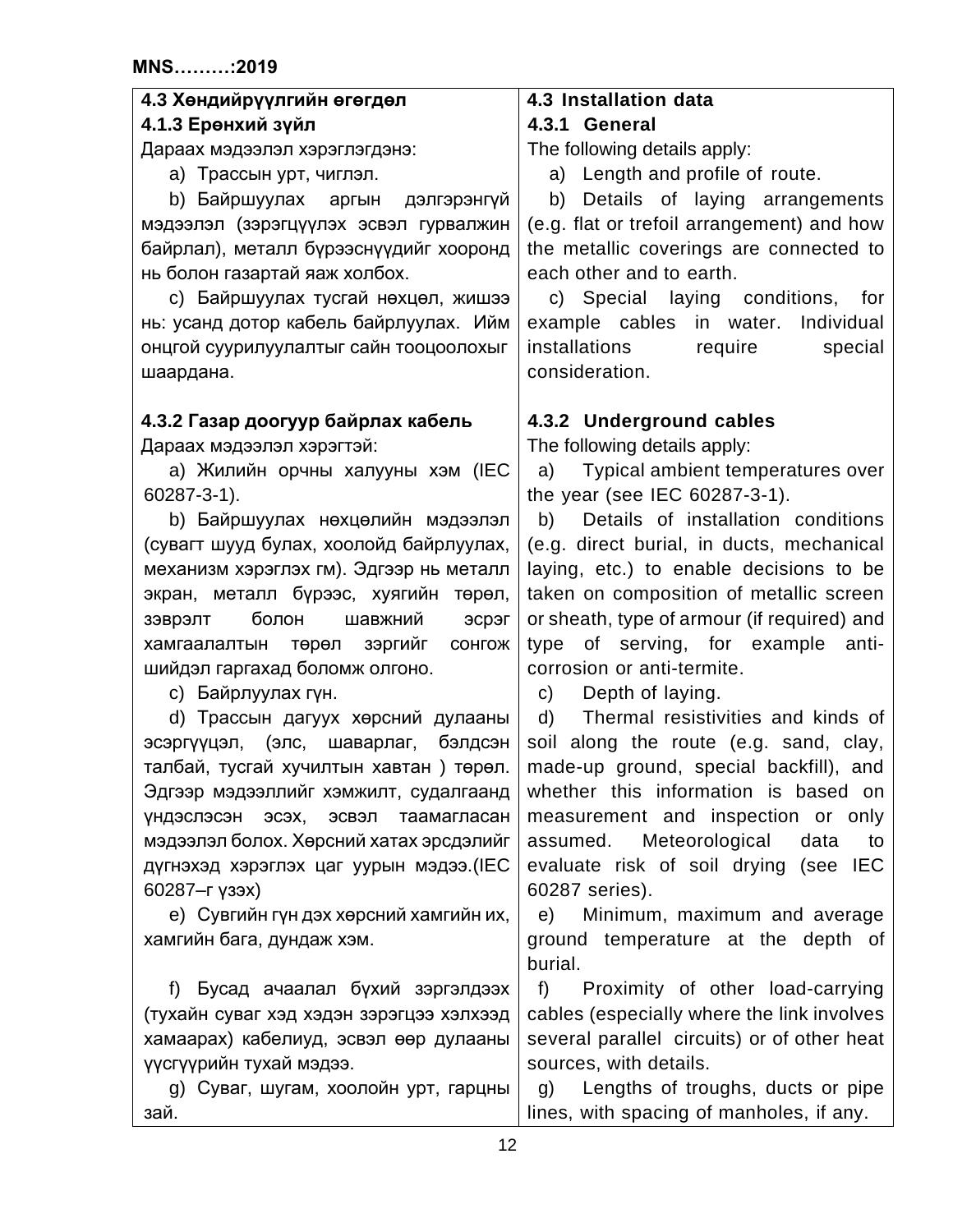<span id="page-12-2"></span><span id="page-12-1"></span><span id="page-12-0"></span>

| h) Багц хоолойнуудын мэдээ, шугам                        | Details of ductbanks, if any:<br>h)        |
|----------------------------------------------------------|--------------------------------------------|
| хоолойн тоо, шугам хоолойн дотоод голч,                  | number of ducts or pipes. Internal         |
| хоорондын зай, хоолойн материал.                         | diameter of ducts and pipes. Spacing       |
|                                                          | between individual ducts and pipes, if     |
|                                                          | more than one. Material of ducts or pipes. |
| і) Ус нэвтрэх, зэврэх эрсдэл. (Иймд                      | Risk for water<br>ingress and<br>i)        |
| кабелийн<br>бүтцийг<br>3 <sub>0</sub> B<br><b>COHFOX</b> | corrosion (the right cable design shall be |
| шаардлагатай)                                            | chosen).                                   |
| 4.3.3 Агаарын кабелиуд.                                  | 4.3.3 Cables in air                        |
| Дараах мэдээлэл хэрэгтэй:                                | The following details apply:               |
| а) Агаарын хамгийн их, хамгийн бага,                     | a) Minimum, maximum and average            |
| дундаж хэм.                                              | ambient air temperature to be assumed.     |
| b) Суурилуулалтын төрөл<br>(хана,                        | b) Type of installation (e.g. direct       |
| хайрцаг,<br>сараалжин тавиур, тулгуур,                   | laying on walls, racks, on poles, boxes,   |
| кабелийг багцлах, суваг, хоолой, босоо                   | possibly water filled, etc. grouping of    |
| хоолойн хэмжээс).                                        | cables, dimensions of the tunnels, ducts,  |
|                                                          | vertical shafts etc.)                      |
| с) Агааржуулалтын мэдээлэл (дотор,                       | c) Details of ventilation (for cables      |
| (тунель)-т, хоолойд<br>байрлах<br>суваг                  | indoors, in tunnels or ducts).             |
| кабелийн).                                               |                                            |
| d) Наранд байх эсвэл хамгаалах.                          | d) Whether exposed to direct sunlight      |
|                                                          | or having sun shield.                      |
| е) Байрлах тусгай нөхцөл. Жишээ нь                       | e) Special conditions, for example         |
| галын эрсдэлтэй, хортой хий, утаатай.                    | fire risk or flame spread, harmful gases   |
|                                                          | and smoke.                                 |
|                                                          |                                            |
| 4.3.4 Кабелийг усанд байрлуулах.                         | 4.3.4 Cables in water                      |
| Дараах мэдээлэл хэрэгтэй.                                | The following details apply:               |
| а) Усны гүн, цахилгаан гүйдэл.                           | a) Water depth and currents.               |
| b) Суурилуулах, байрлуулах арга.                         | Installation and laying technique.<br>b)   |
| с) Загасны тоног төхөөрөмж,<br>мөс,                      | mechanical<br>Risk for<br>damage<br>C)     |
| үрэлтийн улмаас ашиглалтын хугацаанд                     | during service from fishing equipment,     |
| механик гэмтэл орох эрсдэл.                              | ice, abrasion etc. (need for armouring,    |
|                                                          | fastening and trenching).                  |
| d) Эрэг дээрх байрлах хэсгийг бэхлэх,                    | d) How to fasten, protect and install      |
| хамгаалах, суурилуулах.                                  | where it comes<br>cable<br>ashore<br>the   |
|                                                          | (clamping, trenching, tubing, need for     |
|                                                          | armouring etc.).                           |
| е) Ус орох, зэврэх эрсдэл (Кабелийн                      | e) Risk for<br>water<br>ingress<br>and     |
| хийцийг зөв сонгох шаардлагатай).                        | corrosion (the right cable design must be  |
|                                                          | chosen).                                   |
|                                                          |                                            |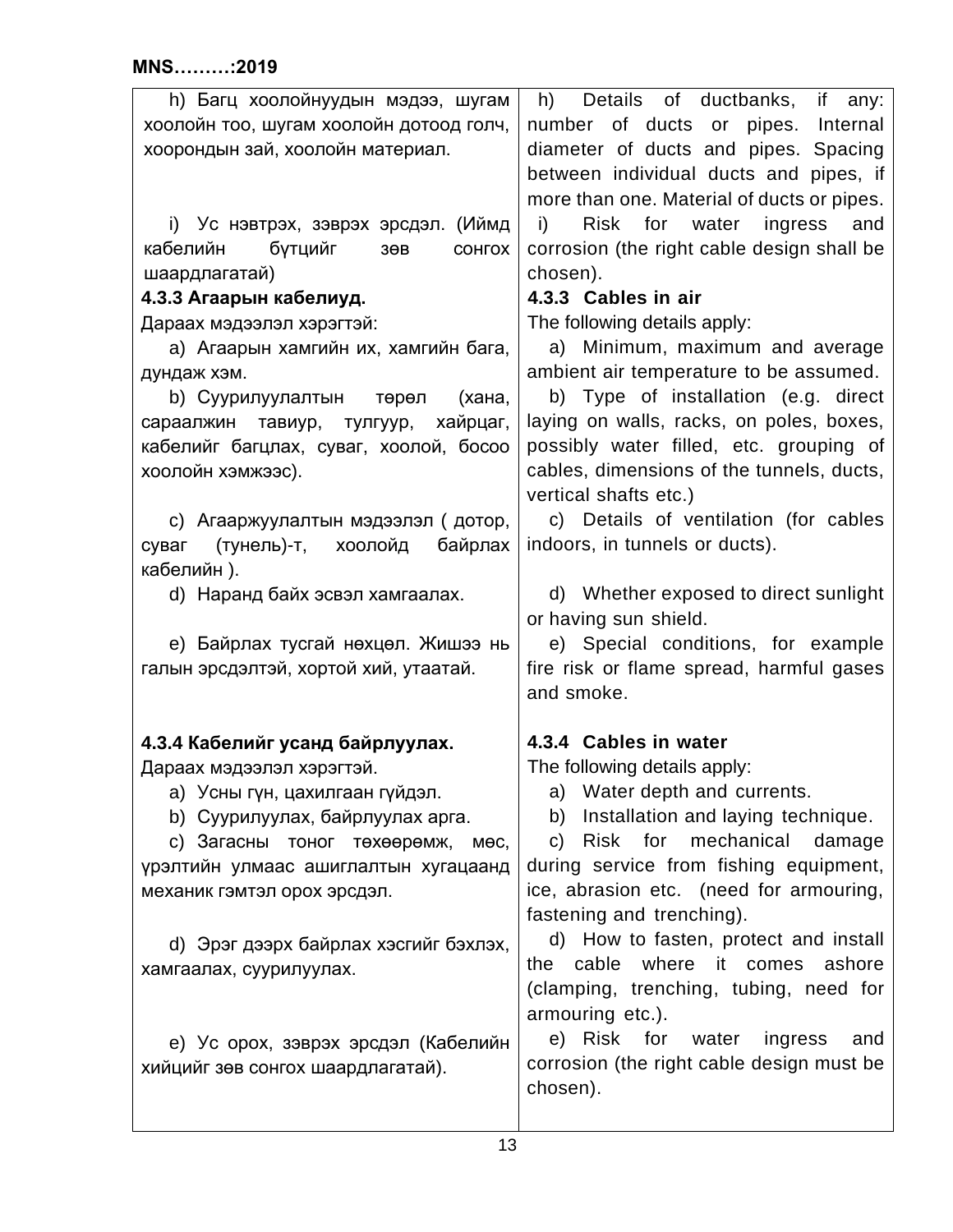<span id="page-13-5"></span><span id="page-13-4"></span><span id="page-13-3"></span><span id="page-13-2"></span><span id="page-13-1"></span><span id="page-13-0"></span>

| 5. Кабелийн хөндийрүүлэгчийн чанар           | 5. Cable insulation levels                    |  |  |  |
|----------------------------------------------|-----------------------------------------------|--|--|--|
| 5.1 Оршил                                    | 5.1 Introductory remark                       |  |  |  |
| Сонгосон<br>кабелийн хэвийн хүчдэл нь        | The rated voltage of the cable for a given    |  |  |  |
| кабелийг<br>системийн<br>хэрэглэх<br>ажлын   | application shall be suitable for the         |  |  |  |
| Кабелийн<br>тохирох ёстой.<br>горимтой       | operating conditions in the system in         |  |  |  |
| хийхэд<br>СОНГОЛТ<br>туслах<br>зорилгоор     | which the cable is used. To facilitate the    |  |  |  |
| системийн<br>газардлага гарсан<br>үед        | selection of the cable, systems are           |  |  |  |
| ажиллаж чадах хугацаанаас хамааруулан        | divided into three categories according to    |  |  |  |
| 3 категорид хуваана.                         | the duration of time the system can be        |  |  |  |
|                                              | operated under earth fault conditions.        |  |  |  |
| 5.2 Системийн категори                       | 5.2 System categories                         |  |  |  |
| Дараах мэдээлэл хэрэгтэй:                    | The following details apply:                  |  |  |  |
| Категори А<br>$\overline{\phantom{a}}$       | Category A                                    |  |  |  |
| Энэ категорид системээс 1 минутын дотор      | This category comprises those systems         |  |  |  |
| газартай буюу газардуулах<br>тасардаг,       | in which any phase conductor that comes       |  |  |  |
| холбогддог, дурын<br>шугамтай<br>гурван      | in contact with earth or<br>an<br>earth       |  |  |  |
| фазын сүлжээнд хамаарах системүүд            | conductor is disconnected<br>from<br>the      |  |  |  |
| багтана.                                     | system within 1 min.                          |  |  |  |
| Категори В<br>$\sim 10^{-1}$                 | Category B<br>$\overline{\phantom{0}}$        |  |  |  |
| Энэ категорид гэмтэл гарсан үед нэг          | This category comprises those systems,        |  |  |  |
| газардлагатайгаар<br>богино<br>фазын         | which, under fault conditions,<br>are         |  |  |  |
| хугацаанд ажиллах системүүд хамаарна.        | operated for a short time only with one       |  |  |  |
| Энэ хугацаа нь ер нь бол 1 цагаас            | phase earthed. This period should, in         |  |  |  |
| тухайн<br>кабелийн<br>хэтрэхгүй.<br>Гэхдээ   | general, not exceed 1 h, but a longer         |  |  |  |
| стандартад тодорхойлсон бол<br>удаан         | period can be tolerated as specified in       |  |  |  |
| хугацаагаар ажиллахыг зөвшөөрч болно.        | the relevant cable standard.                  |  |  |  |
| Категори С                                   | Category C                                    |  |  |  |
| Энэ категори нь А, В категорид ороогүй       | This category comprises all systems which     |  |  |  |
| бүх системүүдийг хамаарна.                   | do not fall into category A or B.             |  |  |  |
|                                              |                                               |  |  |  |
| Зааврыг жишээ нь Зүйл 2 д жагсаасан          | Reference should be made to the relevant      |  |  |  |
| тухайн кабелийн сонгосон стандарт дээр       | cable standards choosing, for example,        |  |  |  |
| хийх хэрэгтэй.                               | between those listed in Clause 2.             |  |  |  |
|                                              |                                               |  |  |  |
| <b>ГЭМТЛИЙГ</b><br>Газардлагын<br>автоматаар | In a system where an earth fault is not       |  |  |  |
| тасалдаггүй сүлжээнд газардлага гарсан       | automatically and promptly isolated, the      |  |  |  |
| үед кабелийн хөндийрүүлэгчид нөлөөлөх        | extra stresses on the insulation of cables    |  |  |  |
| үйлчлэл нь кабелийн насжилтыг тодорхой       | during the earth fault reduce the life of the |  |  |  |
| багасгана.<br>Хэрэв<br>систем<br>ТУВШИНД     | cables to a certain degree. If the system is  |  |  |  |
| ихэнхдээ<br>тогтвортой<br>газардлагатай      | expected to be operated fairly often with a   |  |  |  |
| ажиллана гэж тооцоолж байгаа бол энэ         | permanent earth fault, it is advisable to     |  |  |  |
|                                              | classify the system in category C.            |  |  |  |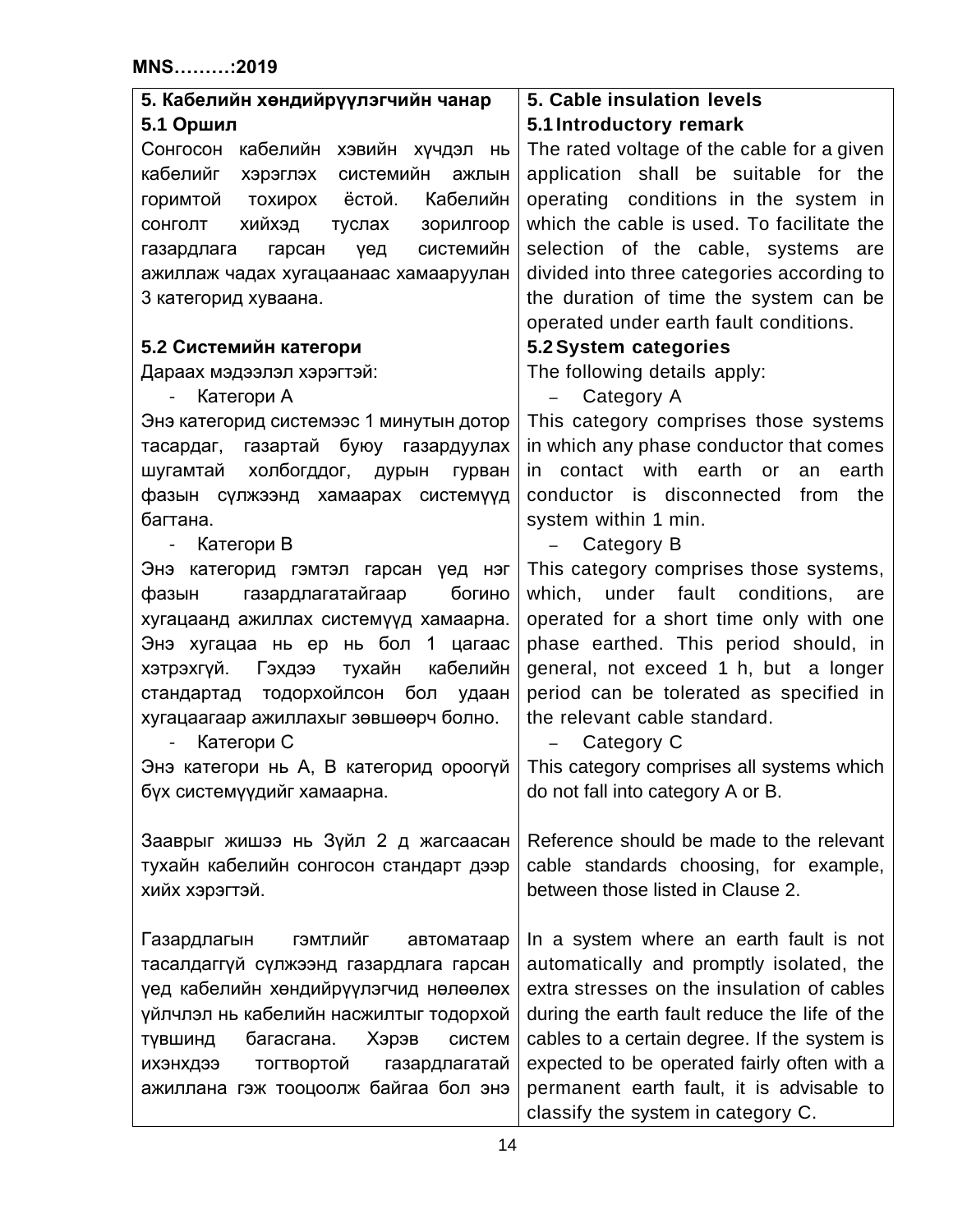<span id="page-14-4"></span><span id="page-14-3"></span><span id="page-14-2"></span><span id="page-14-1"></span><span id="page-14-0"></span>

| системийг категори С-д хамааруулахыг<br>зөвлөдөг. |                                                    |
|---------------------------------------------------|----------------------------------------------------|
| 5.3 $U_m$ –г сонгох                               | 5.3 Selection of $U_m$                             |
| Um-г 3.2.2-д тодорхойлсон шиг гурван              |                                                    |
| системийн<br>хамгийн<br>фазын                     | $U_m$ should be chosen not less than the           |
| өндөр<br>хүчдэлээс ихгүйгээр сонгох ёстой.        | highest voltage of the<br>three-phase              |
|                                                   | system as defined in 3.2.2                         |
| 5.4 $U_p$ –г сонгох                               | 5.4 Selection of $U_p$                             |
| $U_p$ -H<br>шугамын<br>ΗЬ<br>кэмжээ               | The value of $U_{\rm p}$ chosen should not be less |
| системийн<br>хөндийрүүлэгчийн<br>чанар,           | than the lightning impulse withstand voltage       |
| хамгаалалтын түвшин, агаарын шугам ба             | (and switching, where applicable) selected         |
| кабель шугамын долгионы эсэргүүцэл,               | from IEC 60071-1 in accordance with the            |
| кабелийн урт, төгсгөлөөс нум үүсэх цэг            | line insulation levels, the system protective      |
| хүртэлх зай зэргийг заасан IEC 60071-1            | levels, the surge impedance of the                 |
| стандартаас сонгосон аянгын импульсийн            | overhead lines and the cables, the length of       |
| (мөн коммутацийн) хүчдэлээс бага байж             | cables and the distance of the flashover           |
| болохгүй.                                         | point from terminal.                               |
| 6. Дамжуулагчийн хэмжээсийг сонгох                | 6. Selection of the conductor size                 |
| Дамжуулагчийн хэмжээсийг кабелийн                 | The conductor size should be chosen from           |
| бүтцийн<br>тохирох<br>стандартад<br>өгсөн         | one of the standard sizes given in the             |
| ёстой.<br>стандарт<br>хэмжээсээс<br><b>COHFOX</b> | relevant standard for cable construction.          |
| Хэрэглэх кабелийн<br>төрөлд<br>таарах             | Where a standard does not exist for the type       |
| стандарт байхгүй бол дамжуулагчийн                | of cable to be used, the conductor size            |
| хэмжээсийг IEC 60228 д өгсөн Класс 2              | should be selected from one of the standard        |
| дамжуулагчийн<br>стандартаас<br><b>COHFOX</b>     | sizes for class 2 conductors given in IEC          |
| хэрэгтэй.                                         | 60228.                                             |
| Дамжуулагчийн<br><b>ХЭМЖЭЭСИЙГ</b><br>сонгохдоо   | In the selection of conductor size, the            |
| дараах хүчин зүйлсийг тооцох хэрэгтэй:            | following factors should be taken into<br>account: |
| а) Хэвийн ажиллагааны (4.2 h–г үзэх)              | a) The<br>maximum<br>allowed                       |
| болон богино залгааны горимд кабелийн             | temperature in the cable under the                 |
| зөвшөөрөх халалтын хамгийн их хэм.                | normal operation (see 4.2 h) and short-            |
|                                                   | circuit conditions.                                |
|                                                   |                                                    |
| Тайлбар: IEC 60287, IEC 60853 стандартууд         | NOTE The IEC 60287 and IEC 60853 series give       |
| eep<br>ачаалалтай үед<br>тооцоо<br>хийх<br>өөр,   | details of calculation procedures for different    |
| нарийвчилсан аргыг өгсөн.                         | load conditions.                                   |
|                                                   |                                                    |
| b) Суурилуулалтын болон үйлчилгээ                 | b) Mechanical loads imposed on the                 |
| хийх үед кабель дээр үйлчлэх механик              | cable during installation and in service.          |
| ачаалал.                                          |                                                    |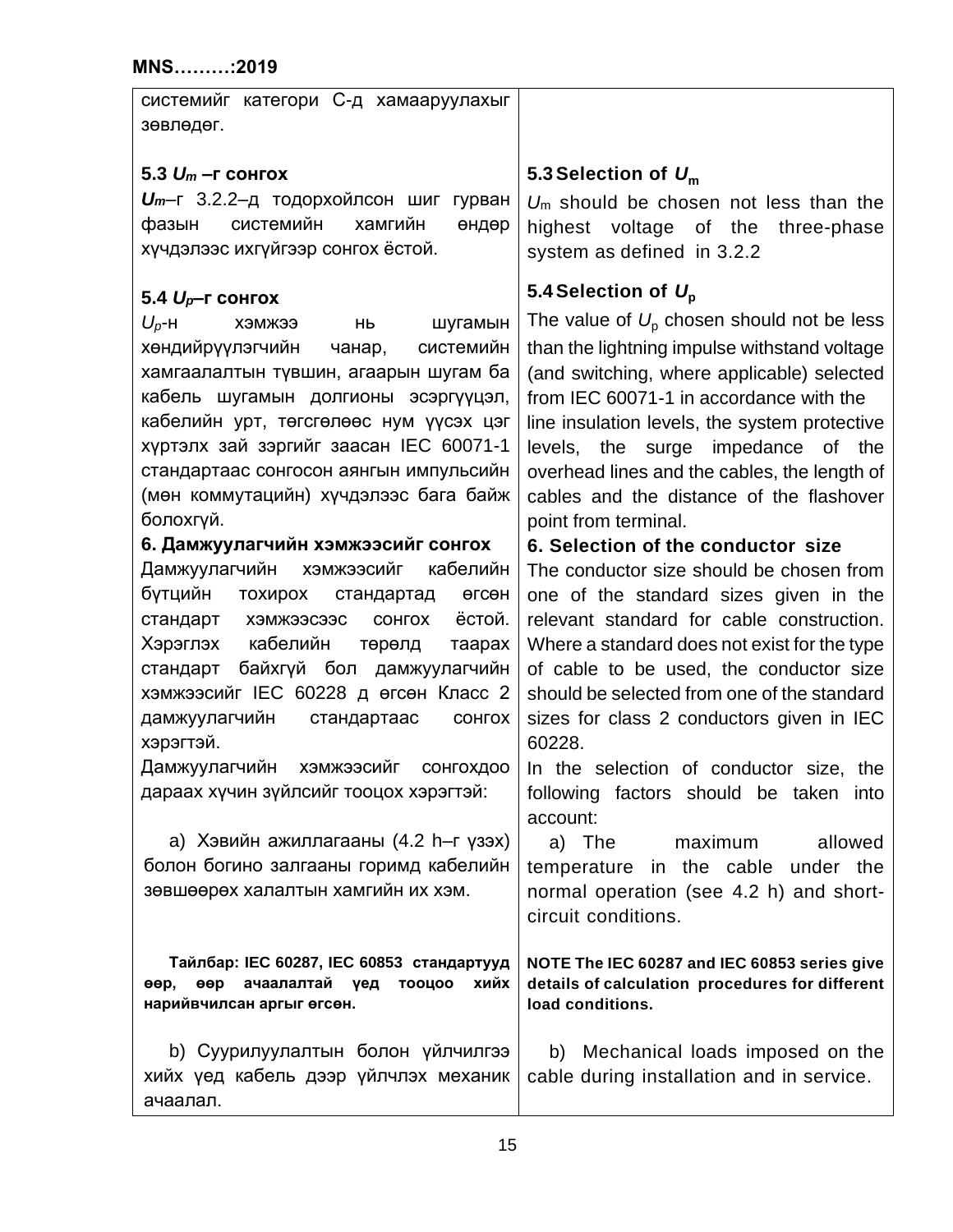| с) Хөндийрүүлэгчийн<br>гадаргуй            | c) The electrical stress at the surface     |  |  |
|--------------------------------------------|---------------------------------------------|--|--|
| хэрэгсэл) дээрх<br>дагалдах<br>(ялангуяа   | the insulation<br>of<br>(especially)<br>for |  |  |
| Хөндлөн огтлолын<br>цахилгаан үйчлэл.      | accessories). A small diameter conductor    |  |  |
| талбай багатай<br>буюу эсвэл нимгэн        | arising from the use of a small cross-      |  |  |
| бага<br>хөндийрүүлэгчтэй<br>голчтой        | sectional area or a thin insulation may     |  |  |
| хөндийрүүлэгчид<br>дамжуулагч нь           | result in unacceptably high electric stress |  |  |
| зөвшөөрөгдөхгүй<br>хэмжээтэй<br>өндөр      | in the insulation.                          |  |  |
| цахилгаан<br>нөлөөлөл<br>хүргэж<br>үүсэхэд |                                             |  |  |
| болно.                                     |                                             |  |  |
| d) Кабелийг эдийн засгийн<br>ХУВЬД         | d) Economical optimization of the           |  |  |
| оновчтой сонгохын тулд анхны хөрөнгө       | cable taking into consideration the initial |  |  |
| оруулалт, ашиглалтын<br>энерги<br>уеийн    | investment costs and the future costs of    |  |  |
| алдагдахтай холбоотой зардлыг              | energy losses during the life of the cable  |  |  |

тооцоолох (IEC 60287-3-2).

e) Том чадлын дамжуулах сүлжээнд хэрэглэх маш том хөндлөн (S> 1600mm<sup>2</sup>) огтлолтой кабелийн хувьд хамгийн сайн тохирох дамжуулагчийг сонгохдоо гадаргүйн ба зэргэлдээ шугамын нөлөөнд илүү тохирох хэмжээсийг авч үзнэ. Цаашдаа тооцоогоор гарсан эсэргүүцлийн хэмжээг батлахын тулд холбогдох хувьсах гүйдлийн хэмжилтийг хийх ёстой.

# <span id="page-15-0"></span>**7. Дагалдах хэрэгсэл 7.1 Ерөнхий зүйл**

<span id="page-15-1"></span>Дагалдах хэрэгсэл (муфьт) нь үйлдвэрийн давтамжтай импульсийн (тухайн кабелийн хувьд тавих шаардлага нь өөр байж болно) хүчдэлийн хэмжээнээс хамаарна. Үйлдвэрийн давтамжтай ба импульсийн хүчдэлийн хувьд хөндийрүүлгийн чанарыг Зүйл 5, 7.2.2 д өгсөн хүчин зүйлийг тооцсоны дараа сонгоно.

Дагалдах хэрэгсэл нь хэвийн ажиллагааны болон богино залгааны гүйдлийн үед гарах механик болон цахилгаан динамик хүчийг даах ёстой. Дулаан механикийн ачааллыг хязгаарлахын тулд холбогч, хавчаар зэрэгт анхаарах хэрэгтэй.

energy losses during the life of the cable (see IEC 60287-3-2). e) For cables with very large

conductor cross sections (S >1 600 mm2) used for bulk power transmission, the most appropriate conductor shall be selected by taking into consideration suitable values of skin and proximity effects. Furthermore, appropriat a.c. measurements should be performed to confirm calculated resistance values.

# <span id="page-15-2"></span>**7. Accessories 7.1General**

<span id="page-15-3"></span>The design of accessories depends upon the values of the required powerfrequency and impulse withstand voltages (which may be different from those required for the cable). Insulation levels for power frequency and impulse voltages will be chosen after consideration of the factors given in Clause 5 and 7.2.2.

The accessories shall withstand all mechanical and electrodynamic forces that can occur during normal operation and short-circuit currents. Special attention shall be taken for connectors, clamping and systems to restrain thermo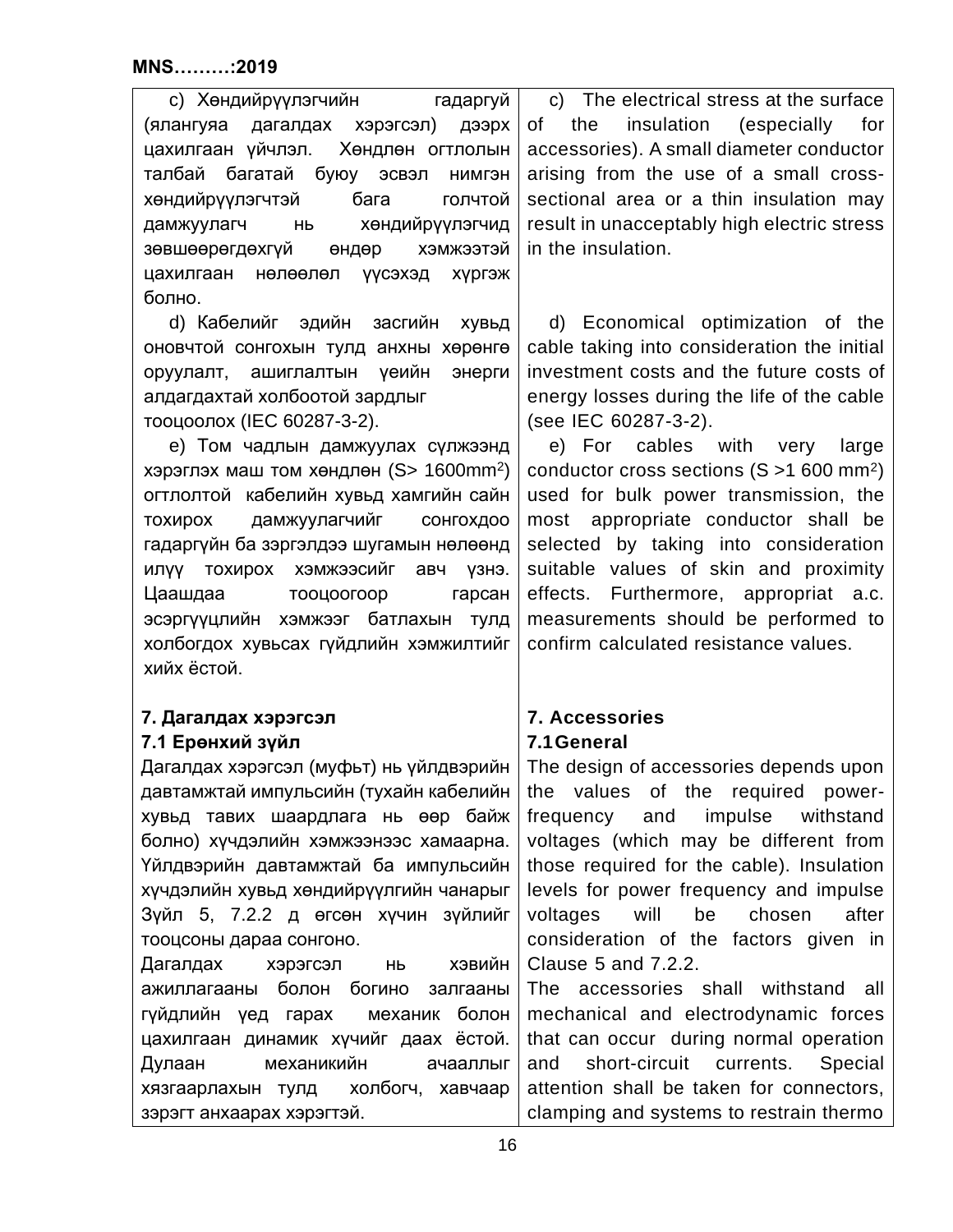<span id="page-16-4"></span><span id="page-16-3"></span><span id="page-16-2"></span><span id="page-16-1"></span><span id="page-16-0"></span>

|                                                                                                                                                                                                                                                                                                      | mechanical stresses.                                                                                                                                                                                                                                                            |  |  |  |
|------------------------------------------------------------------------------------------------------------------------------------------------------------------------------------------------------------------------------------------------------------------------------------------------------|---------------------------------------------------------------------------------------------------------------------------------------------------------------------------------------------------------------------------------------------------------------------------------|--|--|--|
| 1 кВ-с 36 кВ хүртэлх хүчдэл (U <sub>m</sub> )-ийн<br>дагалдах хэрэгслийг IEC 60502-д заасан<br>шаардлагын дагуу турших ёстой.                                                                                                                                                                        | Accessories designed for $U_m$ above 1 kV<br>and up to 36 kV shall be tested in<br>accordance with the requirements in IEC<br>60502.                                                                                                                                            |  |  |  |
| 36 кВ-с дээш хүчдэл (U <sub>m</sub> )-ийн дагалдах<br>хэрэгслийг кабелийн хүчдэлийн түвшинд<br>тохируулан IEC 60840, IEC 62067 д заасан<br>шаардлагын дагуу турших ёстой.                                                                                                                            | Accessories designed for $U_m$ above 36 kV<br>shall be tested in accordance with the<br>requirements in IEC 60840 and IEC 62067<br>as appropriate for the voltage level of the<br>cable system.                                                                                 |  |  |  |
| Ямар нэг шинэ холболт буюу дундын<br>холбогч, төгсгөлийн холбогчийн солих<br>ажлын гүйцэтгэл ба чанар нь холболтыг<br>хийж байгаа хүний чадвар, мэдлэг, ур<br>хийцээс маш их хамаарна. Холболтыг<br>хийж байгаа хүн нь ажлын байранд эдгээр<br>дагалдах хэрэгслийг зөв суурилуулах<br>баталгаа өгнө. | The quality and performance of any new<br>link or replaced joints and terminations<br>are highly dependent on the skills,<br>competence and workmanship<br>of the<br>jointers<br>who<br>the<br>ensure<br>proper<br>installation of these accessories under<br>field conditions. |  |  |  |
| Ажлыг гүйцэтгэхэд шаардлагатай чадвар<br>бататгахын<br>авах,<br>олж<br>тулд<br>өндөр<br>хүчдэлийн холболтын ажил хийх ажилтныг<br>системтэй, албан ёсны сургалтуудад<br>хамрахыг шаарддаг.                                                                                                           | Systematic and compulsory training<br>is<br>required by all high-voltage jointers to<br>acquire and confirm the necessary skills.                                                                                                                                               |  |  |  |
| 7.2 Төгсгөлийн холбогч<br>7.2.1 Ерөнхий зүйл<br>Төгсгөлийн холбогчуудын хийц нь агаар<br>орчны бохирдолтын хэмжээ (IEC TS<br>60815-1-г үзэх) ба байрлах газрын далайн<br>түвшний өндрөөс хамаарна.                                                                                                   | <b>7.2 Terminations</b><br>7.2.1 General<br>The design of terminations depends upon<br>the degree of exposure to atmospheric<br>pollution (see IEC TS 60815-1) and the<br>altitude at the position of the termination.                                                          |  |  |  |
| 7.2.2 Агаар орчны бохирдолт<br>Агаар орчны бохирдолтын хэмжээ нь<br>кабелийн<br>цахилалтын<br>замын<br>урт,<br>төгсгөлийн<br>нягтруулгад<br>хэрэглэх<br>хөндийрүүлэгчийн төрлийг тодорхойлдог.                                                                                                       | <b>7.2.2</b> Atmospheric pollution<br>The degree of exposure to atmospheric<br>pollution determines the minimum creepage<br>distances and the type of insulators to be<br>used for cable sealing ends.                                                                          |  |  |  |
| 7.2.3 Далайн түвшин<br>Өндөр<br>газрын агаарын<br>далайн<br>НЯГТ<br>түвшинтэй ижил өндөртэй газрынхаас<br>бага байдаг. Агаарын цахилгаан хүч                                                                                                                                                         | 7.2.3 Altitude<br>The air density at high altitude is lower<br>than at sea level. The electric strength of<br>the air is thus reduced, and air clearances                                                                                                                       |  |  |  |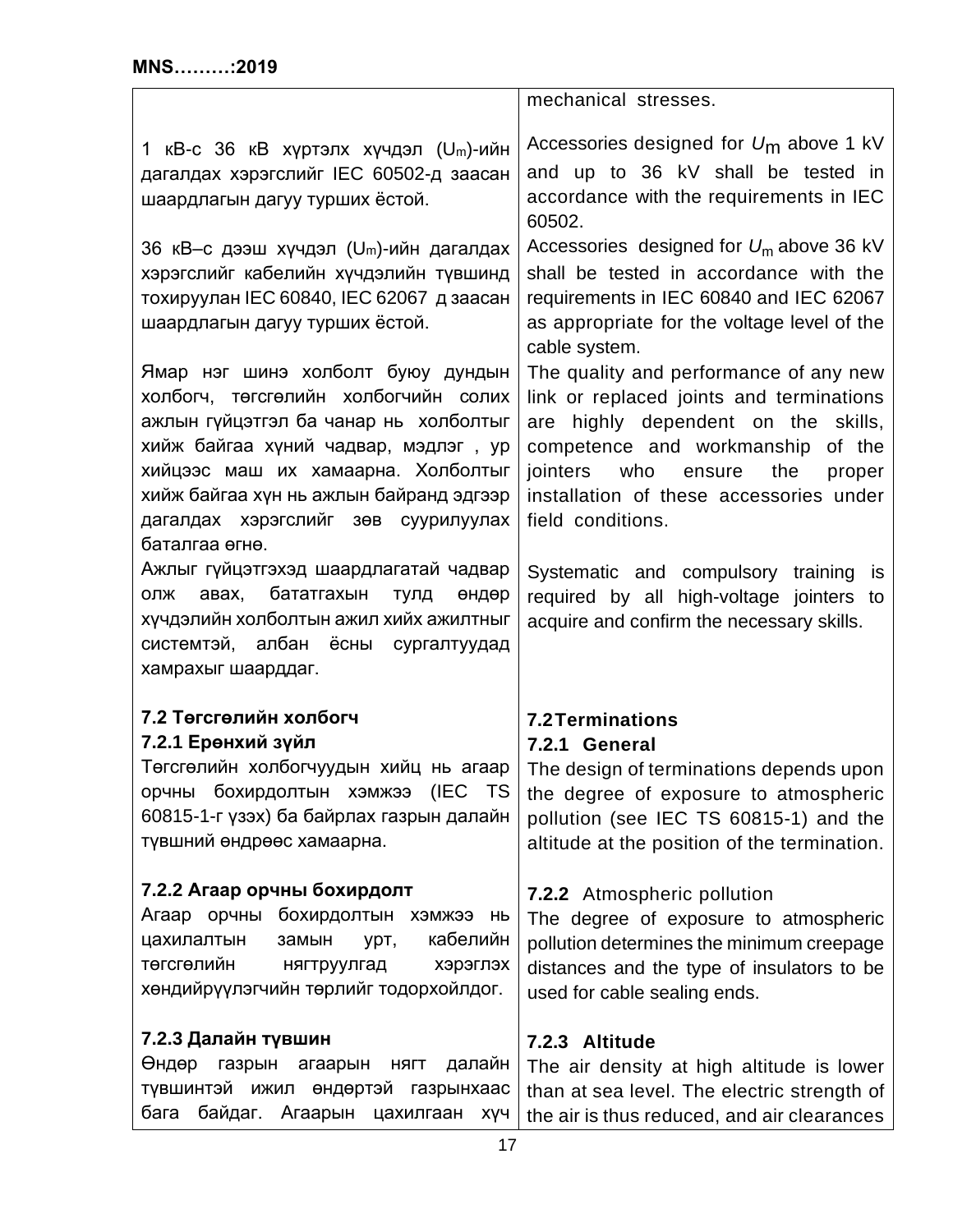<span id="page-17-1"></span><span id="page-17-0"></span>

| Далайн<br>буурдаг.<br>тувшинтэй<br>ижил<br>өндөртэй газар таарч байсан агаарын зай<br>нь өндөр газар хангалтгүй байж болно.<br>Төгсгөлийн холбогчийн нэвт цохилтын хүч,<br>тосон дотор цахилгаан нум үүсэх хэмжээ<br>өндрөөс хамаарахгүй. Стандарт агаарын<br>орчинд хийсэн импульсийн туршилтыг<br>даасан төгсгөлийн холбогч нь 1000м-с<br>дооших далайн түвшний өндөрт тохирно.<br>Өндөр газрын шаардлагыг хангахын тулд<br>зайг<br>тохирох<br>хэмжээгээр<br>агаарын<br>нэмэгдүүлэх хэрэгтэй. | which are adequate at sea level may be<br>insufficient at higher<br>altitudes. The<br>puncture strength and<br>oil<br>flashover<br>values of terminations are not affected by<br>Terminations<br>altitude.<br>capable<br>0f<br>complying with the required impulse<br>under<br>withstand<br>test<br>standard<br>atmospheric conditions are suitable for<br>use at any altitude below 1 000 m. In<br>order to ensure that the requirement is<br>met at higher altitudes, the air clearances<br>normally specified should be increased |  |  |
|-------------------------------------------------------------------------------------------------------------------------------------------------------------------------------------------------------------------------------------------------------------------------------------------------------------------------------------------------------------------------------------------------------------------------------------------------------------------------------------------------|--------------------------------------------------------------------------------------------------------------------------------------------------------------------------------------------------------------------------------------------------------------------------------------------------------------------------------------------------------------------------------------------------------------------------------------------------------------------------------------------------------------------------------------|--|--|
|                                                                                                                                                                                                                                                                                                                                                                                                                                                                                                 | by a suitable amount.                                                                                                                                                                                                                                                                                                                                                                                                                                                                                                                |  |  |
| 7.3 Дундын холбогч<br>Холбогчийн<br>ХИЙЦ<br>хэрэглэх<br>HЬ<br>холбох<br>төрлийг<br>дамжуулагчийн<br>холбогчийн<br>тодорхойлдог.<br>Дундын<br>цутгамал, угсармал, талбайд цутгасан гэх<br>байрлах<br>төрлийг<br><b>H<sub>D</sub></b><br>газар,<br>МЭТ<br>суурилуулах<br>хугацаа,<br>механик/<br>цахилгаан/эдийн засгийн шинж чанар,<br>материалаас хамааран хэрэглэх ёстой.<br>Кросс бондын системд тусгай хийцийг<br>хэрэглэнэ.                                                                 | 7.3 Joints<br>The design of the joint determines the<br>type of conductor joint that will be used.<br>Which type of joint, pre-molded, pre-<br>fabricated, taped or field molded, shall be<br>used depends on the laying conditions,<br>for<br>installation,<br>mechanical/<br>time<br>electrical/economical properties<br>and<br>material compatibility.<br>Special designs are used for cross bonding<br>systems.                                                                                                                  |  |  |
|                                                                                                                                                                                                                                                                                                                                                                                                                                                                                                 |                                                                                                                                                                                                                                                                                                                                                                                                                                                                                                                                      |  |  |
| 8. Орчин тойрны нөлөөлөл<br>Өндөр хүчдэлийн кабелийн холболтын<br>төлөвлөлтийг хийхтэй холбоотой хүрээлэн<br>орчны нөлөөллийн асуудал системийг<br>тодорхойлох эхний шатанд хийгдэх ёстой.<br>Тодорхой болсон тухайн шаардлагууд нь<br>тохирох зөв сонголт хийхэд дэм өгөхийн<br>тулд систем ба бүтээгдэхүүнийг хийх<br>эхний шатнаас дизайнер<br>нарт бэлэн<br>болсон байх шаардлагатай.                                                                                                       | 8. Environmental aspects<br>Consideration of environmental aspects<br>related to execution of a planned high-<br>voltage cable connection should be<br>made at early stage of system definition.<br>Defined particular requirements should<br>then be made available for designers<br>from the initial phase of both system and<br>product design to promote appropriate<br>selections to be made.                                                                                                                                   |  |  |
| Байгаль орчны<br>нөлөөллөөс<br>хамгаалж<br>болох<br>боловч<br>дараах<br>асуудлуудаар<br>хязгаарлагдахгүй:<br>Систем байрлах орчинтой холбон                                                                                                                                                                                                                                                                                                                                                     | Environmental aspects may cover, but are<br>not limited to, the following items:<br>choice of a high-voltage system<br>$\overline{\phantom{a}}$                                                                                                                                                                                                                                                                                                                                                                                      |  |  |
| хүчдэлийн системийн бүтцийн<br>өндөр<br>зарчмыг сонгох. Үүнд: газар дэлхий, орон                                                                                                                                                                                                                                                                                                                                                                                                                | general design principle in relation to the<br>system location in environment, like its                                                                                                                                                                                                                                                                                                                                                                                                                                              |  |  |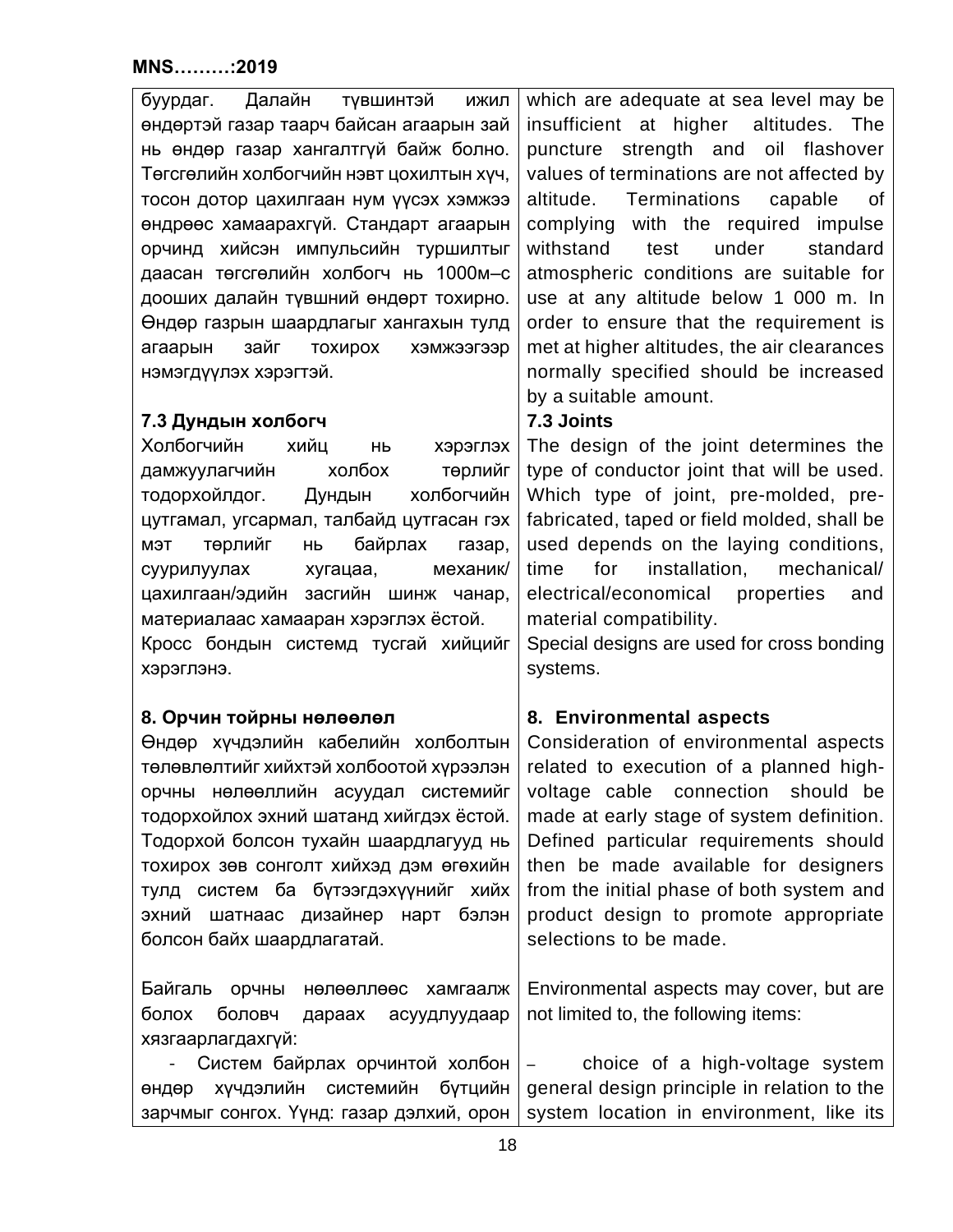| нутгийн хүн амд системээс үзүүлэх нөлөө,                  | effects to the landscape and population in                      |  |  |  |
|-----------------------------------------------------------|-----------------------------------------------------------------|--|--|--|
| ажлын аюулгүй (хэвийн/аваарын нөхцөл)                     | vicinity,<br>to<br>operational<br>safety<br>the                 |  |  |  |
| нөлөөллөөс<br>байдал,<br>агаар<br>орчны                   | (normal/fault condition), security against                      |  |  |  |
| гэмтлийн<br>байршлыг<br>хамгаалах,                        | atmospheric influences and also in                              |  |  |  |
| тодорхойлох, гэмтлийг<br>арилгахад                        | relation to acceptable fault localization                       |  |  |  |
| зарцуулах хугацаа, суурилуулалтын үеийн                   | and reparation time in case of a fault and                      |  |  |  |
| нөлөөлөл;                                                 | impact during installation;                                     |  |  |  |
| Хэрэглэхийг хязгаарласан,<br>$\overline{\phantom{a}}$     | information about international,<br>$\frac{1}{2}$               |  |  |  |
| бүх эд анги, бүрэлдэхүүн<br>кабелийн                      | regional or national regulated substances                       |  |  |  |
| багасгах<br>орцыг<br>ЭСВЭЛ<br>хэсгүүдэд                   | so that those for which restrictions apply,                     |  |  |  |
| хэрэглэхээс зайлсхийх олон улсын, бүс                     | can be avoided or reduced to a minimum                          |  |  |  |
| байгууллагаар<br>үндэсний<br>нутаг,                       | within all parts and components of cable;                       |  |  |  |
| бодисын<br>зохицуулагдсан<br>талаарх                      |                                                                 |  |  |  |
| мэдээлэл                                                  |                                                                 |  |  |  |
| Үйлдвэрлэл, техникийн<br>олон                             | - avoidance of hazardous raw materials in                       |  |  |  |
| шийдлүүд аль хэдийн бэлэн болсон буюу                     | production (e.g. use of lead), or in                            |  |  |  |
| бүтээгдэхүүний шаардлагатай<br>ШИНЖ                       | constructional parts where alternative                          |  |  |  |
| чанарыг гарган авахад хэрэглэдэггүй                       | technical solutions already exist or where                      |  |  |  |
| барилгын<br>буюу<br>үйлдвэрлэл<br>ХЭСЭГТ                  | they are not needed in order to achieve                         |  |  |  |
| аюултай түүхий эд, (хар тугалга гм)                       | the required product performance;                               |  |  |  |
| материал хэрэглэхээс зайлсхийх;                           |                                                                 |  |  |  |
| Ажиллах<br>орчны<br>нөхцөлтэй<br>$\overline{\phantom{a}}$ | optimization<br>of the control<br>material<br>$\qquad \qquad -$ |  |  |  |
| холбоотой механик хэмжээг хэтрүүлэхээс                    | consumption in product and system                               |  |  |  |
| зайлсхийн бүтээгдэхүүн, системд хэрэглэх                  | design by avoiding pure mechanical over                         |  |  |  |
| материалыг оновчтой болгох; (Хуягын                       | sizing related to operation environment                         |  |  |  |
| <b>ГЭМТЛИЙН</b><br>бодит<br>гадны<br>хэрэглээг            | conditions (e.g. need of an armour is                           |  |  |  |
| эрсдэлтэй холбоотой шийдвэрлэнэ).                         | decided in relation to real risk of an                          |  |  |  |
|                                                           | external failure instead of tradition);                         |  |  |  |
| Ашиглаж дууссаны дараа цаашид                             | product information availability                                |  |  |  |
| дахин хэрэглэх эсэх, аюултай бодис                        | related to option to recycle used materials                     |  |  |  |
| хэрэглэхгүйгээр эрчим хүчний хаягдлын                     | after their completed life time, either for                     |  |  |  |
| боловсруулалт хийх зэргээс хоёрдогч                       | further re-use or for energy waste                              |  |  |  |
| түүхий эдээр ашиглахтай холбоотой                         | without<br>processing<br>hazardous                              |  |  |  |
| мэдээлэл бэлэн байлгах;                                   | substances;                                                     |  |  |  |
| Дахин ашиглаж болох кабелийн                              | option to use recyclable delivery                               |  |  |  |
| (барбан) драм, дагалдах хэрэгслийн сав,                   | materials, like returnable or recyclable                        |  |  |  |
| боловсруулах<br>баглаа<br>зэрэг<br>дахин                  | cable drums and accessory packages;                             |  |  |  |
| боломжтой материалын сонголт;                             |                                                                 |  |  |  |
| <b>ISO</b><br>14000<br>бүрдлүүд,<br>зэрэг<br>ИЖ           | reference<br>environmental<br>to<br>an<br>$\blacksquare$        |  |  |  |
| үйлдвэрлэлийн системийн шаардлагад                        | management system, e.g. ISO 14000, in                           |  |  |  |
| тавих хүрээлэн орчны менежментийн                         | component<br>and system<br>production                           |  |  |  |
| заавар,                                                   | requirements.                                                   |  |  |  |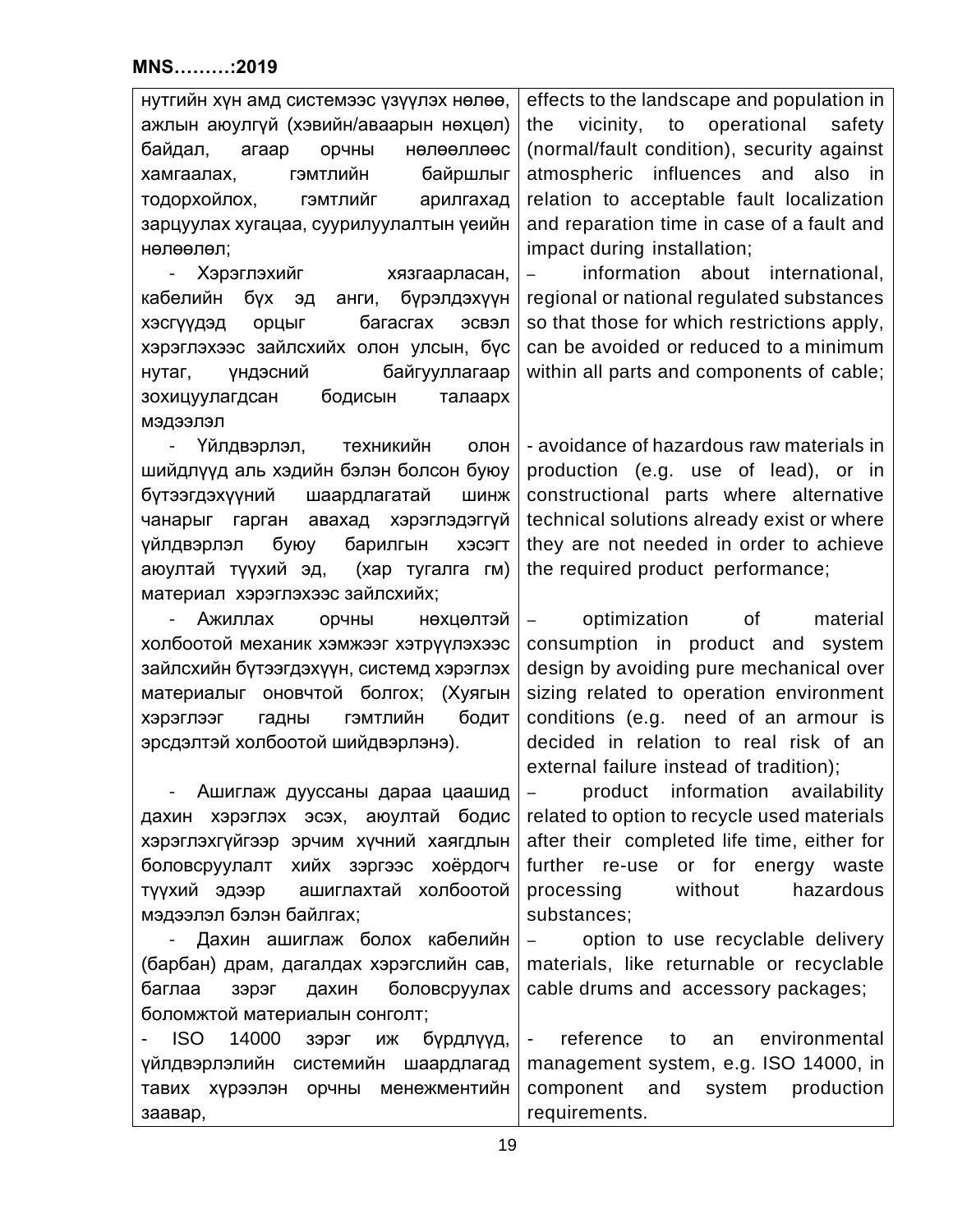| Кабель,<br>хэрэгслийн<br>хэвийн хүчдэл |     | Системийн<br>хэвийн хүчдэл |     | Тоноглолын<br>хамгийн өндөр<br>хүчдэл | Тоноглолын<br>аянгын<br>импульсийн<br>хүчдэл | Тоноглолын<br>коммутацын<br>импульсийн<br>хүчдэл |
|----------------------------------------|-----|----------------------------|-----|---------------------------------------|----------------------------------------------|--------------------------------------------------|
| $U_0$                                  |     | $\mathbf U$                |     | $U_m$                                 | $U_p$                                        | $U_p$                                            |
| кB                                     |     | кB                         |     | кB                                    | кB                                           | кB                                               |
| 1,8                                    |     | 3                          |     | 3,6                                   | 40                                           |                                                  |
| 3                                      |     | 3                          |     | $\overline{3,6}$                      | 40                                           |                                                  |
| 3,6                                    |     | 6                          |     | 7,2                                   | 60                                           |                                                  |
| 6                                      |     | $\,6\,$                    |     | 7,2                                   | 60                                           |                                                  |
| $\overline{6}$                         |     | 10                         |     | $\overline{12}$                       | 75                                           |                                                  |
| 8,7                                    |     | 10                         |     | 12                                    | 75                                           |                                                  |
| 8,7                                    |     | $\overline{15}$            |     | 17,5                                  | 95                                           |                                                  |
| 12                                     |     | 20                         |     | 24                                    | 125                                          |                                                  |
| 18                                     | 30  |                            | 33  | 36                                    | 170                                          |                                                  |
| $\overline{26}$                        | 30  |                            | 47  | 52                                    | 250                                          |                                                  |
| 36                                     | 60  | 66                         | 69  | 72,5                                  | 325                                          |                                                  |
| 64                                     | 110 |                            | 115 | 123                                   | 550                                          |                                                  |
| 76                                     | 132 |                            | 138 | 145                                   | 650                                          |                                                  |
| 87                                     | 150 |                            | 161 | 170                                   | 750                                          |                                                  |
| 127                                    | 220 |                            | 230 | 245                                   | 1 0 5 0                                      |                                                  |
| 160                                    | 275 |                            | 287 | 300                                   | 1 0 5 0                                      | 850                                              |
| 190                                    | 330 |                            | 345 | 362                                   | 1 1 7 5                                      | 950                                              |
| 220                                    | 380 |                            | 400 | 420                                   | 1 4 2 5                                      | 1 0 5 0                                          |
| 290                                    |     | 500                        |     | 550                                   | 1 550                                        | 1 175                                            |
| 430                                    | 700 |                            | 750 | 800                                   | 2 100                                        | 1550                                             |

## **1-р Хүснэгт – U0/U ба U<sup>m</sup> ба импульсийн хүчдэлийн хоорондын харилцан хамаарал**

Өөр хүчдэлийн түвшин хэрэглэж байж болно. Тийм системийн хувьд бол U,U0,Um, -н хэмжээ нь импульсийн хүчдэлийн хамт тодорхой өгөгдөх ёстой. 52/90 (100)–н оронд аянгын импульс 450кВ.

| Rated voltage of<br>cables and<br>accessories | <b>Nominal system</b><br>voltage | <b>Highest voltage</b><br>for equipment | <b>Lightning impulse</b><br>voltage for<br>equipment | <b>Switching impulse</b><br>voltage for<br>equipment |
|-----------------------------------------------|----------------------------------|-----------------------------------------|------------------------------------------------------|------------------------------------------------------|
| $U_0$                                         | U                                | $U_{\rm m}$                             | $U_{\mathsf{p}}$                                     | $U_{\mathsf{p}}$                                     |
| kV                                            | kV                               | kV                                      | kV                                                   | kV                                                   |
| 1,8                                           | 3                                | 3,6                                     | 40                                                   |                                                      |
| 3                                             | 3                                | 3,6                                     | 40                                                   |                                                      |
| 3,6                                           | $6\phantom{1}6$                  | 7,2                                     | 60                                                   |                                                      |
| 6                                             | $6\phantom{1}6$                  | 7,2                                     | 60                                                   |                                                      |
| 6                                             | 10                               | 12                                      | 75                                                   |                                                      |
| 8,7                                           | 10                               | 12                                      | 75                                                   |                                                      |
| 8,7                                           | 15                               | 17,5                                    | 95                                                   |                                                      |
| 12                                            | 20                               | 24                                      | 125                                                  |                                                      |
| 18                                            | 30<br>33                         | 36                                      | 170                                                  |                                                      |

| Table 1 – Relationship between $U_0/U$ and $(U_m)$ and impulse voltages |  |  |  |
|-------------------------------------------------------------------------|--|--|--|
|-------------------------------------------------------------------------|--|--|--|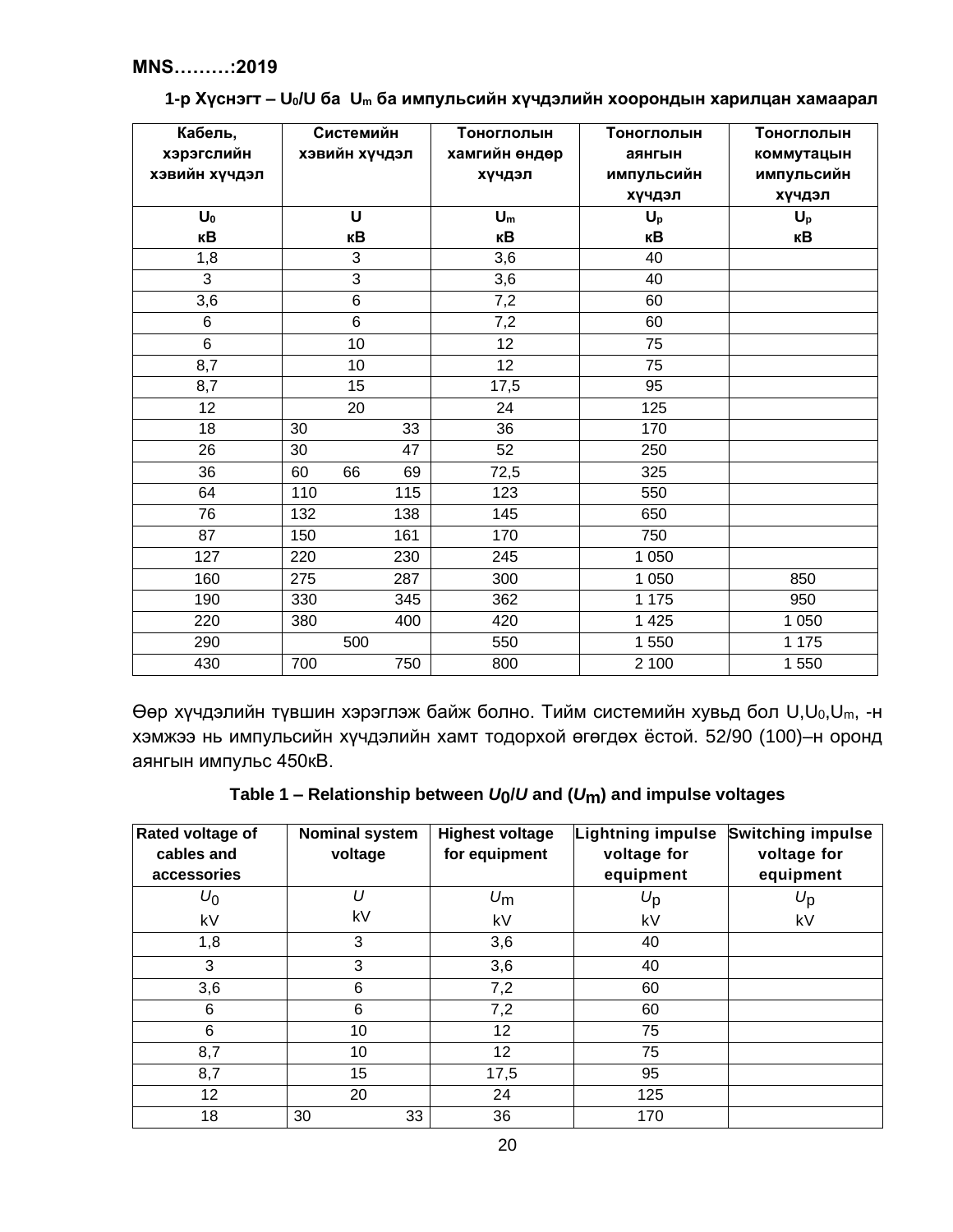| 26  | 30  | 47       | 52   | 250     |         |
|-----|-----|----------|------|---------|---------|
| 36  | 60  | 69<br>66 | 72,5 | 325     |         |
| 64  | 110 | 115      | 123  | 550     |         |
| 76  | 132 | 138      | 145  | 650     |         |
| 87  | 150 | 161      | 170  | 750     |         |
| 127 | 220 | 230      | 245  | 1 0 5 0 |         |
| 160 | 275 | 287      | 300  | 1 0 5 0 | 850     |
| 190 | 330 | 345      | 362  | 1 1 7 5 | 950     |
| 220 | 380 | 400      | 420  | 1 4 2 5 | 1 0 5 0 |
| 290 |     | 500      | 550  | 1 550   | 1 1 7 5 |
| 430 | 700 | 750      | 800  | 2 100   | 1 550   |

Other voltage levels may be used. For such systems, the values of  $U$ ,  $U_0$ ,  $U_{\mathsf{m}}$  together with impulse voltages should be clearly given, for instance 52/90 (100) – lightning impulse 450 kV.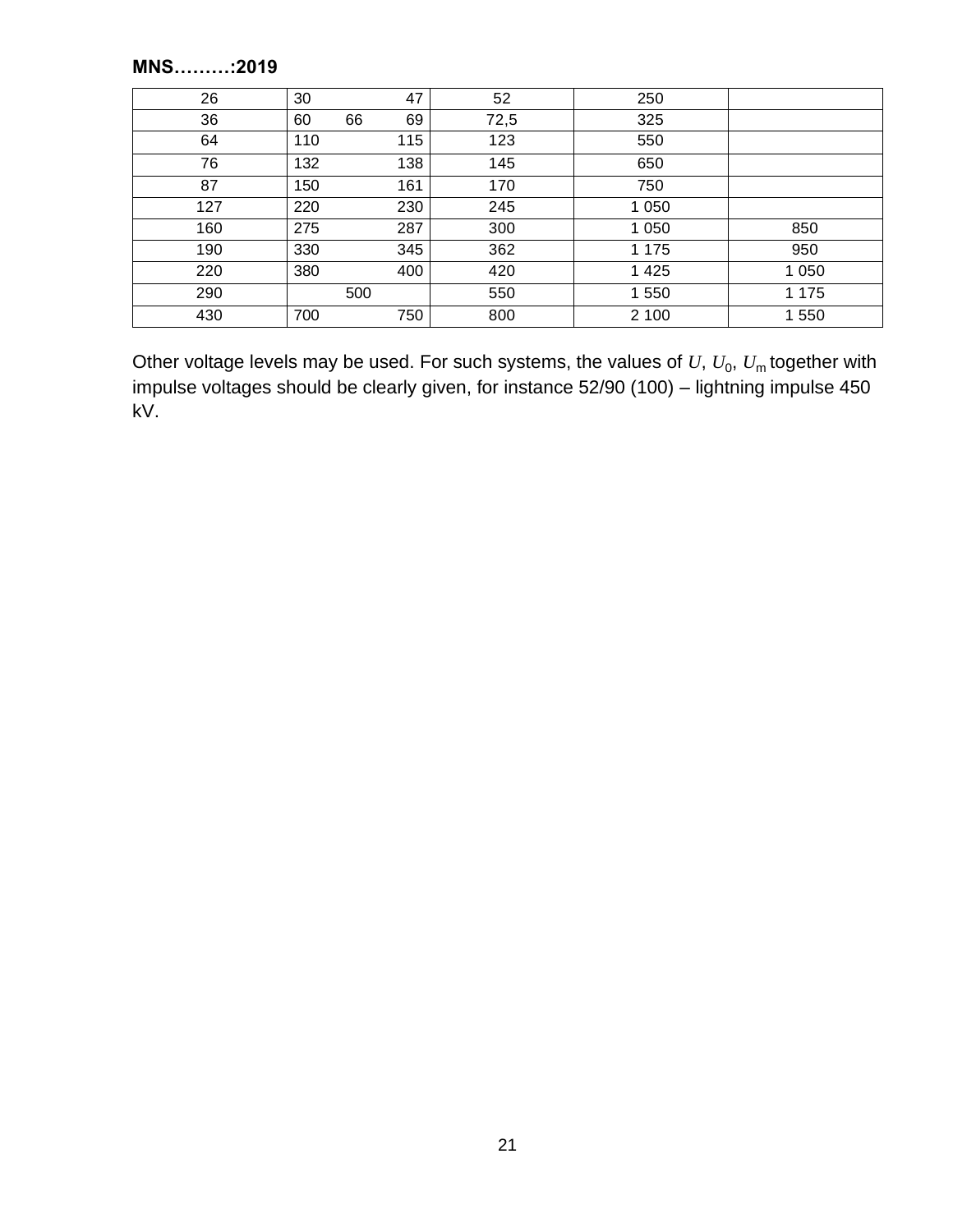# **Хавсралт А**

## **Системийн мониторинг**

<span id="page-21-0"></span>Өндөр хүчдэлийн кабелийн шугамд хоёр үндсэн зорилгоор мониторинг хийж болно:

- Кабелийн трассийн дагуу кабелийн халууны хэмийг хэмжин цахилгаан гүйдэл дамжуулах хамгийн оновчтой буюу хамгийн их зөвшөөрөгдөх хэмжээг хэмжих;
- Кабелийн системийн хөндийрүүлэгчийн нөхцөлийг судлах PD хэмжилт хийх;

Кабелийн халууны хэмжилтийг хийдээ кабелийн дотор байрлуулсан шилэн кабелийг ашиглаж болно. Жишээ нь кабелийн металл экраны дотор байрлуулж кабель шугамын халууны хэмийг унших программ хангамж бүхий компьютер хэрэглэх. Хэрэв кабелийн бүтцэд шилэн кабель орсон бол кабелийн халууны хэмийг хянах шаардлагыг захиалах кабелийн төрлийг техникийн шаардлагад тодорхойлж өгөх ёстой. Ашиглалтын үед шилэн кабелиар халууны хэмийг хэмжих шийдвэрийг эхний шатанд гаргах ба эсвэл хойшлуулж болно.

Кабель ба кабелийн системийн хөндийрүүлэгчийн байдлыг гэмтлийн цэгийг илрүүлэх хэсэгчилсэн цахилалтын технологи (PD)-ийг хэрэглэн хянаж болно. Кабелийн системийн мониторингийн зорилгын хувьд анхны PD хэмжилтийн үр дүнг хэвийн хэмжээ болгон хэрэглэдэг. Дараагийн хэмжилтүүдийг эхний хэвийн хэмжээтэй харьцуулан ихээхэн өөрчлөлт гарсан эсэхийг шалгана. Анхны PD хэмжилтийг суурилуулсны дараа шууд хийнэ. Энэ нь зөвхөн хэвийн хэмжээ болоод зогсохгүй бас хөндийрүүлэгчийн чанарыг заадаг.

Системийн мониторингд хамгийн оновчтой дамжуулах гүйдлийн хэмжээг хэрэглэх эсвэл кабелийн системийн хөндийрүүлэгчийн судалгааг хэрэглэхийг кабель шугамын хамгийн ач холбогдолтой цэгээс тодорхойлох ёстой.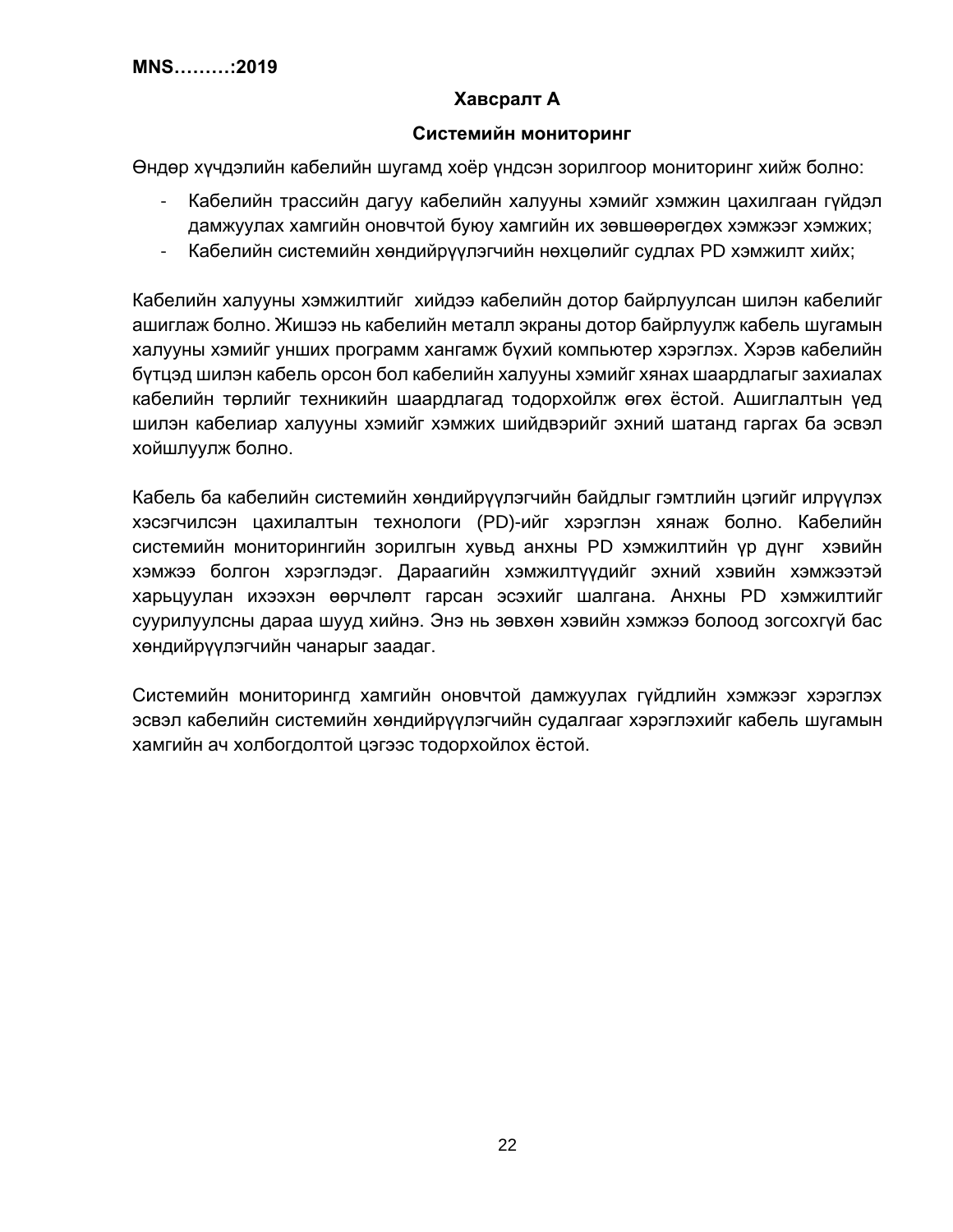## **Annex A (informative)**

## **System monitoring**

<span id="page-22-0"></span>A high-voltage cable line may be monitored mainly for two purposes:

– for optimal or maximum applicable current-carrying capacity by measuring cable temperature along cable route;

– for cable system insulation condition investigation by PD measurements.

Cable temperature measurement may be executed by an optical fibre situated inside a cable construction, for example in the cable metallic screen area and by using a monitoring computer with applicable software to read cable line temperature profile. The requirement for a cable temperature monitoring facility, if an optical fibre is integrated into the cable construction, shall be particularly specified in the technical requirements for the cable type to be ordered. Decision about taking such an integrated temperature measurement optical fibre in actual operational use may be made at the initial stage, or it may be delayed for future needs.

The cable and cable system insulation condition may be monitored by using partial discharge (PD) measurement technology to reveal a local defect. For cable system monitoring purposes, results of an initial PD measurement is needed for a basic point. Results of further measurements should be compared to initial results to see if essential changes have occurred. An initial system PD measurement made directly after installation may not only give a basic value for further measurements, but also give an indication of the level of completed installation.

Need for a system monitoring either for the most optimal current-carrying capacity or for cable system condition investigations by system PD measurements should be defined from the point of importance of the cable line.